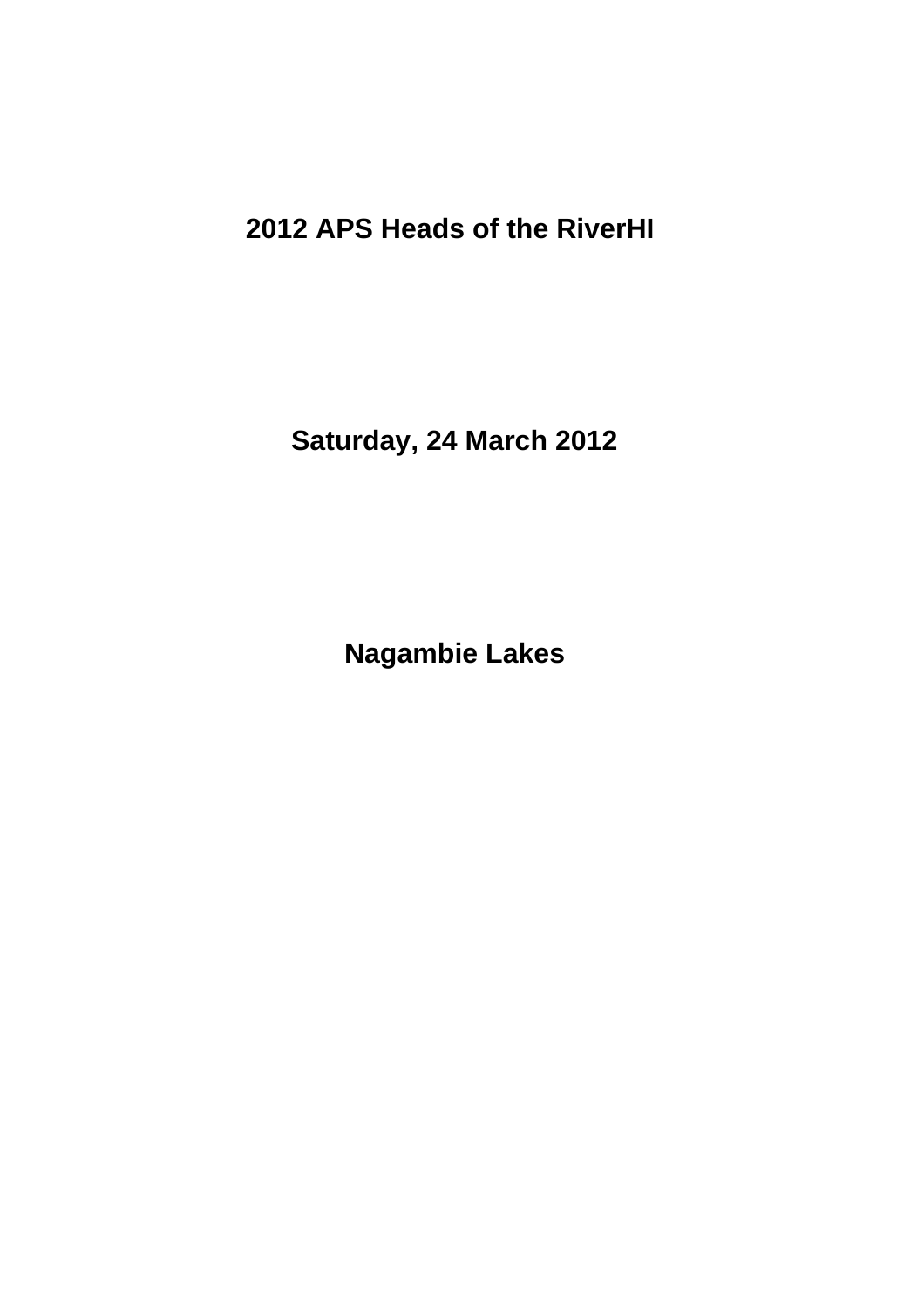| 1       | FSCH8+O2         |                  |
|---------|------------------|------------------|
| 2       |                  |                  |
| 3       | MSCH8+O2         |                  |
| 4       |                  | Heat 2           |
| 5       | FSCH8+O1         | Heat 1           |
| 6       |                  | Heat 2           |
| 7       | MSCH8+O1         | Heat 1           |
| 8       |                  | Heat 2           |
| 9<br>10 | MSCH8+Y103       | Heat 1<br>Heat 2 |
| 11      | MSCH8+Y102       | Heat 1           |
| 12      |                  | Heat 2           |
| 13      | MSCH8+Y101       | Heat 1           |
| 14      |                  | Heat 2           |
| 15      | MSCH8+O3         | Heat 1           |
| 16      |                  | Heat 2           |
| 17      | MSCH4X+Y99       | Final            |
| 18      | MSCH4X+Y98       |                  |
| 19      | MSCH4X+Y97       | Final            |
| 20      | FSCH4+Y97        | Final            |
| 21      | MSCH4X+Y96       |                  |
| 22      | FSCH4+Y96        | Final            |
| 23      | FSCH4+Y106       | Final            |
| 24      | MSCH4X+Y95       |                  |
| 25      | <b>FSCH4+Y95</b> |                  |
| 26      | FSCH4+Y105       | Final            |
| 27      | MSCH4X+Y94       |                  |
| 28      | FSCH4+Y94        | Final            |
| 29      | FSCH4+Y104       |                  |
| 30      | MSCH8+Y94        | Final            |
| 31      | MSCH4X+Y93       |                  |
| 32      | <b>FSCH4+Y93</b> |                  |
| 33      | FSCH4+Y103       |                  |
| 34      | MSCH8+Y93        | Final            |
| 35      | MSCH4X+Y92       |                  |
| 36      | FSCH4+Y92        |                  |
| 37      | FSCH4+Y102       |                  |
| 38      | MSCH8+Y92        |                  |
| 39      | MSCH4X+Y91       | Final            |
| 40      | FSCH4+Y91        |                  |
| 41      | MSCH8+Y91        | Final            |
| 42      | FSCH4+Y101       |                  |
| 43      | MSCH4+Y101       |                  |
| 44      | FSCH4+O1         |                  |
| 45      | MSCH4+O1         |                  |
| 46      | MSCH8+Y103       | <b>B</b> Final   |
| 47      |                  | A Final          |
| 48      | MSCH8+Y102       | <b>B</b> Final   |
| 49      |                  | A Final          |
| 50      | MSCH8+Y101       | <b>B</b> Final   |
| 51      |                  | A Final          |
| 52      | MSCH8+O4         | Final            |
| 53      | FSCH8+O3         | Final            |
| 54      | MSCH8+O3         | <b>B</b> Final   |
| 55      |                  | A Final          |
| 56      | MSCH8+O2         | <b>B</b> Final   |
| 57      | FSCH8+O2         | Final            |
| 58      | MSCH8+O2         | A Final          |
| 59      | MSCH8+O1         | <b>B</b> Final   |
| 60      | FSCH8+O1         |                  |
| 61      | MSCH8+O1         |                  |
|         |                  |                  |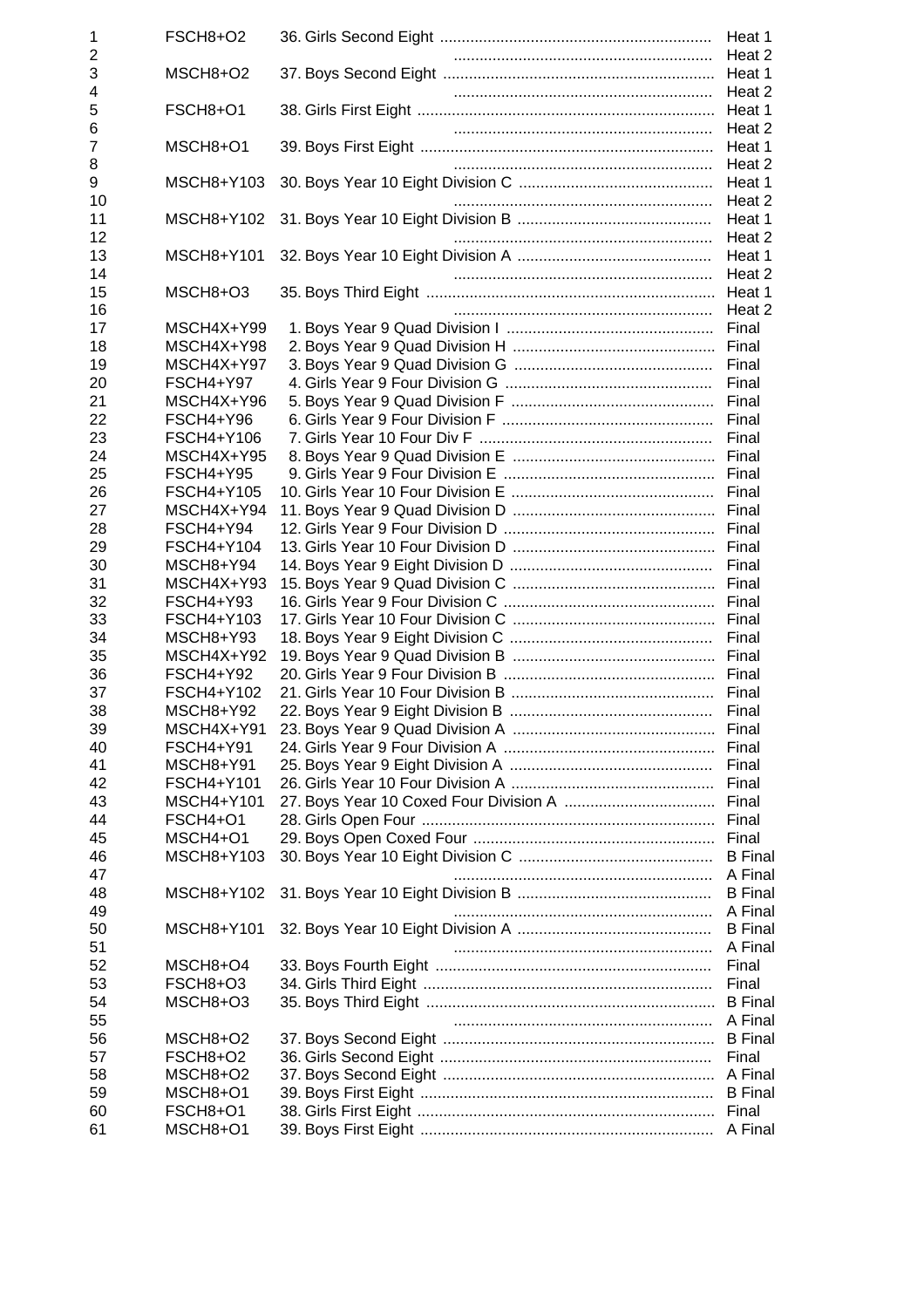| Place<br>Crew<br>2000m<br>Margins<br>Lane<br><b>Caulfield GS</b><br>36.02<br>1<br>0.00<br>$+0.00$<br>(Ryan,Caithness,Schneider,Houghton,Chiosso,Rayment,Conron,Stephens,c:Browne)<br>4<br>7:44.70<br>36.01 Carey GS<br>$\overline{2}$<br>5<br>8:09.83<br>$25.13 + 25.13$<br>(Graham, Antonucci, Cini, Robson, Foster, Thomas, Stanboultgis, Lloyd, c: Daynes)<br>Progress: 1,2,3->Final (Race 57)<br>Race 2<br><b>Girls Second Eight</b><br>Heat 2<br>Place<br>Crew<br>2000m<br>Margins<br>Lane<br>36.04 Geelong Grammar<br>1<br>4<br>0.00<br>$+0.00$<br>(Le Deux, Kaye, Duff, Stone, McGeoch, Rothfield, Hill, Fleetwood, c: Wallace-Smith)<br>nt<br>36.03 Geelong Coll.<br>$\overline{2}$<br>5<br>(Wilson, Skuza, Portogallo, Gekas, Philpott, Riley, Macdonald, White, c: Blackman)<br>$11.13 + 11.13$<br>Progress: 1,2,3->Final (Race 57)<br>Race 3<br>Heat 1<br><b>Boys Second Eight</b><br>Place<br>Crew<br>2000m<br>Margins<br>Lane<br>Geelong Grammar<br>37.06<br>$\mathbf{1}$<br>6:33.18<br>$+0.00$<br>(Dye,Davis,Tribe,Coburn,Kellett,Heath,George,Goetz,c:Malouf)<br>4<br>0.00<br>37.03 Carey GS<br>$\overline{2}$<br>3<br>12.62 +12.62<br>6:45.80<br>(Balshaw,Dawkins,Arundel,Fotheringham,Fitton,Fisher,Stubbings,Cohen,c:Shiff)<br>37.10 Wesley<br>3<br>6<br>6:47.13<br>$1.33 + 13.95$<br>(Pollaers,Taylor,Kimberley,McArthur,Erskine,Thornton,Mackie,Richardson,c:Rayner)<br>37.08 Scotch College<br>4<br>5<br>6:48.67<br>$1.54 + 15.49$<br>(Boykett,Brack,Nothnagel,Caldwell,Richards,Adams,Heber,Webster,c:Dewan)<br>37.11 Xavier<br>5<br>2<br>$6.28 + 21.77$<br>6:54.95<br>(Baynes, MacIsaac, Izydorczyk, Ferretto, McCann, Resic, Steedman, Vaughan, c: Bennett)<br>37.05 Geelong Coll.<br>$6\phantom{1}$<br>7<br>7:03.03<br>8.08 +29.85<br>(Malcher, Nicholson, May, Sullivan, Stewart, Orford, McKenzie, Castles, c: Robinson)<br>Progress: 1,2,3->FA (Race 58); 4,5,6->FB (Race 56)<br>Heat 2<br>Race 4<br><b>Boys Second Eight</b><br>Place<br>2000m<br>Crew<br>Lane<br>Margins<br>Melbourne GS<br>37.01<br>6:42.00<br>$0.00 + 0.00$<br>4<br>(Hooper, Nicol, Manton, Hurley, Burke, Fuller, Hendy, Garner Davis, c: Copov)<br>37.09 St Kevin's<br>2<br>5<br>6:47.23<br>5.23<br>$+5.23$<br>(Lincoln,Zupan,O'Keefe,Wilson,Portelli,Holland,Aharfi,Naughton,c:Gallagher)<br>37.02 Brighton GS<br>3<br>6<br>6:55.69<br>8.46 +13.69<br>(Whillas, Ward, Keen, Collie, Boxtel, Marks, Campbell, Selleck, c: Vella)<br><b>Caulfield GS</b><br>37.04<br>$\overline{4}$<br>3<br>7:10.19<br>14.50 +28.19<br>(Schneider,Lennard,McCurdy,Bolton,Woodman,Morgan,Anderson,Purcell,c:DeWhirst)<br>Haileybury<br>37.07<br>5<br>$\overline{2}$<br>7:18.99<br>8.80 +36.99<br>(Pullin, Houghton, Smit, Roper, Smallman, Houghton, McWilliam, Diggerson, c: McDonald)<br>Progress: 1,2,3->FA (Race 58); 4,5,6->FB (Race 56)<br>Race 5<br><b>Girls First Eight</b><br>Heat 1<br>Place<br>2000m<br>Crew<br>Margins<br>Lane<br>38.04 Geelong Grammar<br>1<br>4<br>7:25.24<br>0.00<br>$+0.00$<br>(Cameron, Moore, Evans, Van Leeuwen, Brookes, Morrison, Thompson, Howes, c: Yabsley)<br>Geelong Coll.<br>38.03<br>$\overline{2}$<br>5<br>(Thomson, Kontelj, Campbell, Porter, Roberts, Sheridan, Kent-Spark, Walker, c: Bigelow)<br>$+9.88$<br>7:35.12<br>9.88<br>38.05 Haileybury<br>$\mathbf{3}$<br>3<br>7:42.14<br>$7.02 + 16.90$<br>(Jeffrey, Seccull, Reed, Patterson, Treverton, Magdziarz, Jones, Martin, c: LaRocca)<br>Progress: 1,2,3->Final (Race 60) | Race 1 | Girls Second Eight |  | Heat 1 |  |
|-----------------------------------------------------------------------------------------------------------------------------------------------------------------------------------------------------------------------------------------------------------------------------------------------------------------------------------------------------------------------------------------------------------------------------------------------------------------------------------------------------------------------------------------------------------------------------------------------------------------------------------------------------------------------------------------------------------------------------------------------------------------------------------------------------------------------------------------------------------------------------------------------------------------------------------------------------------------------------------------------------------------------------------------------------------------------------------------------------------------------------------------------------------------------------------------------------------------------------------------------------------------------------------------------------------------------------------------------------------------------------------------------------------------------------------------------------------------------------------------------------------------------------------------------------------------------------------------------------------------------------------------------------------------------------------------------------------------------------------------------------------------------------------------------------------------------------------------------------------------------------------------------------------------------------------------------------------------------------------------------------------------------------------------------------------------------------------------------------------------------------------------------------------------------------------------------------------------------------------------------------------------------------------------------------------------------------------------------------------------------------------------------------------------------------------------------------------------------------------------------------------------------------------------------------------------------------------------------------------------------------------------------------------------------------------------------------------------------------------------------------------------------------------------------------------------------------------------------------------------------------------------------------------------------------------------------------------------------------------------------------------------------------------------------------------------------------------------------------------------------------------------------------------------------------------------------------------------------------------------------------------------------------------------------------------------------------------------------------------------------------------------------------------------------------------------------------------------|--------|--------------------|--|--------|--|
|                                                                                                                                                                                                                                                                                                                                                                                                                                                                                                                                                                                                                                                                                                                                                                                                                                                                                                                                                                                                                                                                                                                                                                                                                                                                                                                                                                                                                                                                                                                                                                                                                                                                                                                                                                                                                                                                                                                                                                                                                                                                                                                                                                                                                                                                                                                                                                                                                                                                                                                                                                                                                                                                                                                                                                                                                                                                                                                                                                                                                                                                                                                                                                                                                                                                                                                                                                                                                                                                 |        |                    |  |        |  |
|                                                                                                                                                                                                                                                                                                                                                                                                                                                                                                                                                                                                                                                                                                                                                                                                                                                                                                                                                                                                                                                                                                                                                                                                                                                                                                                                                                                                                                                                                                                                                                                                                                                                                                                                                                                                                                                                                                                                                                                                                                                                                                                                                                                                                                                                                                                                                                                                                                                                                                                                                                                                                                                                                                                                                                                                                                                                                                                                                                                                                                                                                                                                                                                                                                                                                                                                                                                                                                                                 |        |                    |  |        |  |
|                                                                                                                                                                                                                                                                                                                                                                                                                                                                                                                                                                                                                                                                                                                                                                                                                                                                                                                                                                                                                                                                                                                                                                                                                                                                                                                                                                                                                                                                                                                                                                                                                                                                                                                                                                                                                                                                                                                                                                                                                                                                                                                                                                                                                                                                                                                                                                                                                                                                                                                                                                                                                                                                                                                                                                                                                                                                                                                                                                                                                                                                                                                                                                                                                                                                                                                                                                                                                                                                 |        |                    |  |        |  |
|                                                                                                                                                                                                                                                                                                                                                                                                                                                                                                                                                                                                                                                                                                                                                                                                                                                                                                                                                                                                                                                                                                                                                                                                                                                                                                                                                                                                                                                                                                                                                                                                                                                                                                                                                                                                                                                                                                                                                                                                                                                                                                                                                                                                                                                                                                                                                                                                                                                                                                                                                                                                                                                                                                                                                                                                                                                                                                                                                                                                                                                                                                                                                                                                                                                                                                                                                                                                                                                                 |        |                    |  |        |  |
|                                                                                                                                                                                                                                                                                                                                                                                                                                                                                                                                                                                                                                                                                                                                                                                                                                                                                                                                                                                                                                                                                                                                                                                                                                                                                                                                                                                                                                                                                                                                                                                                                                                                                                                                                                                                                                                                                                                                                                                                                                                                                                                                                                                                                                                                                                                                                                                                                                                                                                                                                                                                                                                                                                                                                                                                                                                                                                                                                                                                                                                                                                                                                                                                                                                                                                                                                                                                                                                                 |        |                    |  |        |  |
|                                                                                                                                                                                                                                                                                                                                                                                                                                                                                                                                                                                                                                                                                                                                                                                                                                                                                                                                                                                                                                                                                                                                                                                                                                                                                                                                                                                                                                                                                                                                                                                                                                                                                                                                                                                                                                                                                                                                                                                                                                                                                                                                                                                                                                                                                                                                                                                                                                                                                                                                                                                                                                                                                                                                                                                                                                                                                                                                                                                                                                                                                                                                                                                                                                                                                                                                                                                                                                                                 |        |                    |  |        |  |
|                                                                                                                                                                                                                                                                                                                                                                                                                                                                                                                                                                                                                                                                                                                                                                                                                                                                                                                                                                                                                                                                                                                                                                                                                                                                                                                                                                                                                                                                                                                                                                                                                                                                                                                                                                                                                                                                                                                                                                                                                                                                                                                                                                                                                                                                                                                                                                                                                                                                                                                                                                                                                                                                                                                                                                                                                                                                                                                                                                                                                                                                                                                                                                                                                                                                                                                                                                                                                                                                 |        |                    |  |        |  |
|                                                                                                                                                                                                                                                                                                                                                                                                                                                                                                                                                                                                                                                                                                                                                                                                                                                                                                                                                                                                                                                                                                                                                                                                                                                                                                                                                                                                                                                                                                                                                                                                                                                                                                                                                                                                                                                                                                                                                                                                                                                                                                                                                                                                                                                                                                                                                                                                                                                                                                                                                                                                                                                                                                                                                                                                                                                                                                                                                                                                                                                                                                                                                                                                                                                                                                                                                                                                                                                                 |        |                    |  |        |  |
|                                                                                                                                                                                                                                                                                                                                                                                                                                                                                                                                                                                                                                                                                                                                                                                                                                                                                                                                                                                                                                                                                                                                                                                                                                                                                                                                                                                                                                                                                                                                                                                                                                                                                                                                                                                                                                                                                                                                                                                                                                                                                                                                                                                                                                                                                                                                                                                                                                                                                                                                                                                                                                                                                                                                                                                                                                                                                                                                                                                                                                                                                                                                                                                                                                                                                                                                                                                                                                                                 |        |                    |  |        |  |
|                                                                                                                                                                                                                                                                                                                                                                                                                                                                                                                                                                                                                                                                                                                                                                                                                                                                                                                                                                                                                                                                                                                                                                                                                                                                                                                                                                                                                                                                                                                                                                                                                                                                                                                                                                                                                                                                                                                                                                                                                                                                                                                                                                                                                                                                                                                                                                                                                                                                                                                                                                                                                                                                                                                                                                                                                                                                                                                                                                                                                                                                                                                                                                                                                                                                                                                                                                                                                                                                 |        |                    |  |        |  |
|                                                                                                                                                                                                                                                                                                                                                                                                                                                                                                                                                                                                                                                                                                                                                                                                                                                                                                                                                                                                                                                                                                                                                                                                                                                                                                                                                                                                                                                                                                                                                                                                                                                                                                                                                                                                                                                                                                                                                                                                                                                                                                                                                                                                                                                                                                                                                                                                                                                                                                                                                                                                                                                                                                                                                                                                                                                                                                                                                                                                                                                                                                                                                                                                                                                                                                                                                                                                                                                                 |        |                    |  |        |  |
|                                                                                                                                                                                                                                                                                                                                                                                                                                                                                                                                                                                                                                                                                                                                                                                                                                                                                                                                                                                                                                                                                                                                                                                                                                                                                                                                                                                                                                                                                                                                                                                                                                                                                                                                                                                                                                                                                                                                                                                                                                                                                                                                                                                                                                                                                                                                                                                                                                                                                                                                                                                                                                                                                                                                                                                                                                                                                                                                                                                                                                                                                                                                                                                                                                                                                                                                                                                                                                                                 |        |                    |  |        |  |
|                                                                                                                                                                                                                                                                                                                                                                                                                                                                                                                                                                                                                                                                                                                                                                                                                                                                                                                                                                                                                                                                                                                                                                                                                                                                                                                                                                                                                                                                                                                                                                                                                                                                                                                                                                                                                                                                                                                                                                                                                                                                                                                                                                                                                                                                                                                                                                                                                                                                                                                                                                                                                                                                                                                                                                                                                                                                                                                                                                                                                                                                                                                                                                                                                                                                                                                                                                                                                                                                 |        |                    |  |        |  |
|                                                                                                                                                                                                                                                                                                                                                                                                                                                                                                                                                                                                                                                                                                                                                                                                                                                                                                                                                                                                                                                                                                                                                                                                                                                                                                                                                                                                                                                                                                                                                                                                                                                                                                                                                                                                                                                                                                                                                                                                                                                                                                                                                                                                                                                                                                                                                                                                                                                                                                                                                                                                                                                                                                                                                                                                                                                                                                                                                                                                                                                                                                                                                                                                                                                                                                                                                                                                                                                                 |        |                    |  |        |  |
|                                                                                                                                                                                                                                                                                                                                                                                                                                                                                                                                                                                                                                                                                                                                                                                                                                                                                                                                                                                                                                                                                                                                                                                                                                                                                                                                                                                                                                                                                                                                                                                                                                                                                                                                                                                                                                                                                                                                                                                                                                                                                                                                                                                                                                                                                                                                                                                                                                                                                                                                                                                                                                                                                                                                                                                                                                                                                                                                                                                                                                                                                                                                                                                                                                                                                                                                                                                                                                                                 |        |                    |  |        |  |
|                                                                                                                                                                                                                                                                                                                                                                                                                                                                                                                                                                                                                                                                                                                                                                                                                                                                                                                                                                                                                                                                                                                                                                                                                                                                                                                                                                                                                                                                                                                                                                                                                                                                                                                                                                                                                                                                                                                                                                                                                                                                                                                                                                                                                                                                                                                                                                                                                                                                                                                                                                                                                                                                                                                                                                                                                                                                                                                                                                                                                                                                                                                                                                                                                                                                                                                                                                                                                                                                 |        |                    |  |        |  |
|                                                                                                                                                                                                                                                                                                                                                                                                                                                                                                                                                                                                                                                                                                                                                                                                                                                                                                                                                                                                                                                                                                                                                                                                                                                                                                                                                                                                                                                                                                                                                                                                                                                                                                                                                                                                                                                                                                                                                                                                                                                                                                                                                                                                                                                                                                                                                                                                                                                                                                                                                                                                                                                                                                                                                                                                                                                                                                                                                                                                                                                                                                                                                                                                                                                                                                                                                                                                                                                                 |        |                    |  |        |  |
|                                                                                                                                                                                                                                                                                                                                                                                                                                                                                                                                                                                                                                                                                                                                                                                                                                                                                                                                                                                                                                                                                                                                                                                                                                                                                                                                                                                                                                                                                                                                                                                                                                                                                                                                                                                                                                                                                                                                                                                                                                                                                                                                                                                                                                                                                                                                                                                                                                                                                                                                                                                                                                                                                                                                                                                                                                                                                                                                                                                                                                                                                                                                                                                                                                                                                                                                                                                                                                                                 |        |                    |  |        |  |
|                                                                                                                                                                                                                                                                                                                                                                                                                                                                                                                                                                                                                                                                                                                                                                                                                                                                                                                                                                                                                                                                                                                                                                                                                                                                                                                                                                                                                                                                                                                                                                                                                                                                                                                                                                                                                                                                                                                                                                                                                                                                                                                                                                                                                                                                                                                                                                                                                                                                                                                                                                                                                                                                                                                                                                                                                                                                                                                                                                                                                                                                                                                                                                                                                                                                                                                                                                                                                                                                 |        |                    |  |        |  |
|                                                                                                                                                                                                                                                                                                                                                                                                                                                                                                                                                                                                                                                                                                                                                                                                                                                                                                                                                                                                                                                                                                                                                                                                                                                                                                                                                                                                                                                                                                                                                                                                                                                                                                                                                                                                                                                                                                                                                                                                                                                                                                                                                                                                                                                                                                                                                                                                                                                                                                                                                                                                                                                                                                                                                                                                                                                                                                                                                                                                                                                                                                                                                                                                                                                                                                                                                                                                                                                                 |        |                    |  |        |  |
|                                                                                                                                                                                                                                                                                                                                                                                                                                                                                                                                                                                                                                                                                                                                                                                                                                                                                                                                                                                                                                                                                                                                                                                                                                                                                                                                                                                                                                                                                                                                                                                                                                                                                                                                                                                                                                                                                                                                                                                                                                                                                                                                                                                                                                                                                                                                                                                                                                                                                                                                                                                                                                                                                                                                                                                                                                                                                                                                                                                                                                                                                                                                                                                                                                                                                                                                                                                                                                                                 |        |                    |  |        |  |
|                                                                                                                                                                                                                                                                                                                                                                                                                                                                                                                                                                                                                                                                                                                                                                                                                                                                                                                                                                                                                                                                                                                                                                                                                                                                                                                                                                                                                                                                                                                                                                                                                                                                                                                                                                                                                                                                                                                                                                                                                                                                                                                                                                                                                                                                                                                                                                                                                                                                                                                                                                                                                                                                                                                                                                                                                                                                                                                                                                                                                                                                                                                                                                                                                                                                                                                                                                                                                                                                 |        |                    |  |        |  |
|                                                                                                                                                                                                                                                                                                                                                                                                                                                                                                                                                                                                                                                                                                                                                                                                                                                                                                                                                                                                                                                                                                                                                                                                                                                                                                                                                                                                                                                                                                                                                                                                                                                                                                                                                                                                                                                                                                                                                                                                                                                                                                                                                                                                                                                                                                                                                                                                                                                                                                                                                                                                                                                                                                                                                                                                                                                                                                                                                                                                                                                                                                                                                                                                                                                                                                                                                                                                                                                                 |        |                    |  |        |  |
|                                                                                                                                                                                                                                                                                                                                                                                                                                                                                                                                                                                                                                                                                                                                                                                                                                                                                                                                                                                                                                                                                                                                                                                                                                                                                                                                                                                                                                                                                                                                                                                                                                                                                                                                                                                                                                                                                                                                                                                                                                                                                                                                                                                                                                                                                                                                                                                                                                                                                                                                                                                                                                                                                                                                                                                                                                                                                                                                                                                                                                                                                                                                                                                                                                                                                                                                                                                                                                                                 |        |                    |  |        |  |
|                                                                                                                                                                                                                                                                                                                                                                                                                                                                                                                                                                                                                                                                                                                                                                                                                                                                                                                                                                                                                                                                                                                                                                                                                                                                                                                                                                                                                                                                                                                                                                                                                                                                                                                                                                                                                                                                                                                                                                                                                                                                                                                                                                                                                                                                                                                                                                                                                                                                                                                                                                                                                                                                                                                                                                                                                                                                                                                                                                                                                                                                                                                                                                                                                                                                                                                                                                                                                                                                 |        |                    |  |        |  |
|                                                                                                                                                                                                                                                                                                                                                                                                                                                                                                                                                                                                                                                                                                                                                                                                                                                                                                                                                                                                                                                                                                                                                                                                                                                                                                                                                                                                                                                                                                                                                                                                                                                                                                                                                                                                                                                                                                                                                                                                                                                                                                                                                                                                                                                                                                                                                                                                                                                                                                                                                                                                                                                                                                                                                                                                                                                                                                                                                                                                                                                                                                                                                                                                                                                                                                                                                                                                                                                                 |        |                    |  |        |  |
|                                                                                                                                                                                                                                                                                                                                                                                                                                                                                                                                                                                                                                                                                                                                                                                                                                                                                                                                                                                                                                                                                                                                                                                                                                                                                                                                                                                                                                                                                                                                                                                                                                                                                                                                                                                                                                                                                                                                                                                                                                                                                                                                                                                                                                                                                                                                                                                                                                                                                                                                                                                                                                                                                                                                                                                                                                                                                                                                                                                                                                                                                                                                                                                                                                                                                                                                                                                                                                                                 |        |                    |  |        |  |
|                                                                                                                                                                                                                                                                                                                                                                                                                                                                                                                                                                                                                                                                                                                                                                                                                                                                                                                                                                                                                                                                                                                                                                                                                                                                                                                                                                                                                                                                                                                                                                                                                                                                                                                                                                                                                                                                                                                                                                                                                                                                                                                                                                                                                                                                                                                                                                                                                                                                                                                                                                                                                                                                                                                                                                                                                                                                                                                                                                                                                                                                                                                                                                                                                                                                                                                                                                                                                                                                 |        |                    |  |        |  |
|                                                                                                                                                                                                                                                                                                                                                                                                                                                                                                                                                                                                                                                                                                                                                                                                                                                                                                                                                                                                                                                                                                                                                                                                                                                                                                                                                                                                                                                                                                                                                                                                                                                                                                                                                                                                                                                                                                                                                                                                                                                                                                                                                                                                                                                                                                                                                                                                                                                                                                                                                                                                                                                                                                                                                                                                                                                                                                                                                                                                                                                                                                                                                                                                                                                                                                                                                                                                                                                                 |        |                    |  |        |  |
|                                                                                                                                                                                                                                                                                                                                                                                                                                                                                                                                                                                                                                                                                                                                                                                                                                                                                                                                                                                                                                                                                                                                                                                                                                                                                                                                                                                                                                                                                                                                                                                                                                                                                                                                                                                                                                                                                                                                                                                                                                                                                                                                                                                                                                                                                                                                                                                                                                                                                                                                                                                                                                                                                                                                                                                                                                                                                                                                                                                                                                                                                                                                                                                                                                                                                                                                                                                                                                                                 |        |                    |  |        |  |
|                                                                                                                                                                                                                                                                                                                                                                                                                                                                                                                                                                                                                                                                                                                                                                                                                                                                                                                                                                                                                                                                                                                                                                                                                                                                                                                                                                                                                                                                                                                                                                                                                                                                                                                                                                                                                                                                                                                                                                                                                                                                                                                                                                                                                                                                                                                                                                                                                                                                                                                                                                                                                                                                                                                                                                                                                                                                                                                                                                                                                                                                                                                                                                                                                                                                                                                                                                                                                                                                 |        |                    |  |        |  |
|                                                                                                                                                                                                                                                                                                                                                                                                                                                                                                                                                                                                                                                                                                                                                                                                                                                                                                                                                                                                                                                                                                                                                                                                                                                                                                                                                                                                                                                                                                                                                                                                                                                                                                                                                                                                                                                                                                                                                                                                                                                                                                                                                                                                                                                                                                                                                                                                                                                                                                                                                                                                                                                                                                                                                                                                                                                                                                                                                                                                                                                                                                                                                                                                                                                                                                                                                                                                                                                                 |        |                    |  |        |  |
|                                                                                                                                                                                                                                                                                                                                                                                                                                                                                                                                                                                                                                                                                                                                                                                                                                                                                                                                                                                                                                                                                                                                                                                                                                                                                                                                                                                                                                                                                                                                                                                                                                                                                                                                                                                                                                                                                                                                                                                                                                                                                                                                                                                                                                                                                                                                                                                                                                                                                                                                                                                                                                                                                                                                                                                                                                                                                                                                                                                                                                                                                                                                                                                                                                                                                                                                                                                                                                                                 |        |                    |  |        |  |
|                                                                                                                                                                                                                                                                                                                                                                                                                                                                                                                                                                                                                                                                                                                                                                                                                                                                                                                                                                                                                                                                                                                                                                                                                                                                                                                                                                                                                                                                                                                                                                                                                                                                                                                                                                                                                                                                                                                                                                                                                                                                                                                                                                                                                                                                                                                                                                                                                                                                                                                                                                                                                                                                                                                                                                                                                                                                                                                                                                                                                                                                                                                                                                                                                                                                                                                                                                                                                                                                 |        |                    |  |        |  |
|                                                                                                                                                                                                                                                                                                                                                                                                                                                                                                                                                                                                                                                                                                                                                                                                                                                                                                                                                                                                                                                                                                                                                                                                                                                                                                                                                                                                                                                                                                                                                                                                                                                                                                                                                                                                                                                                                                                                                                                                                                                                                                                                                                                                                                                                                                                                                                                                                                                                                                                                                                                                                                                                                                                                                                                                                                                                                                                                                                                                                                                                                                                                                                                                                                                                                                                                                                                                                                                                 |        |                    |  |        |  |
|                                                                                                                                                                                                                                                                                                                                                                                                                                                                                                                                                                                                                                                                                                                                                                                                                                                                                                                                                                                                                                                                                                                                                                                                                                                                                                                                                                                                                                                                                                                                                                                                                                                                                                                                                                                                                                                                                                                                                                                                                                                                                                                                                                                                                                                                                                                                                                                                                                                                                                                                                                                                                                                                                                                                                                                                                                                                                                                                                                                                                                                                                                                                                                                                                                                                                                                                                                                                                                                                 |        |                    |  |        |  |
|                                                                                                                                                                                                                                                                                                                                                                                                                                                                                                                                                                                                                                                                                                                                                                                                                                                                                                                                                                                                                                                                                                                                                                                                                                                                                                                                                                                                                                                                                                                                                                                                                                                                                                                                                                                                                                                                                                                                                                                                                                                                                                                                                                                                                                                                                                                                                                                                                                                                                                                                                                                                                                                                                                                                                                                                                                                                                                                                                                                                                                                                                                                                                                                                                                                                                                                                                                                                                                                                 |        |                    |  |        |  |
|                                                                                                                                                                                                                                                                                                                                                                                                                                                                                                                                                                                                                                                                                                                                                                                                                                                                                                                                                                                                                                                                                                                                                                                                                                                                                                                                                                                                                                                                                                                                                                                                                                                                                                                                                                                                                                                                                                                                                                                                                                                                                                                                                                                                                                                                                                                                                                                                                                                                                                                                                                                                                                                                                                                                                                                                                                                                                                                                                                                                                                                                                                                                                                                                                                                                                                                                                                                                                                                                 |        |                    |  |        |  |
|                                                                                                                                                                                                                                                                                                                                                                                                                                                                                                                                                                                                                                                                                                                                                                                                                                                                                                                                                                                                                                                                                                                                                                                                                                                                                                                                                                                                                                                                                                                                                                                                                                                                                                                                                                                                                                                                                                                                                                                                                                                                                                                                                                                                                                                                                                                                                                                                                                                                                                                                                                                                                                                                                                                                                                                                                                                                                                                                                                                                                                                                                                                                                                                                                                                                                                                                                                                                                                                                 |        |                    |  |        |  |
|                                                                                                                                                                                                                                                                                                                                                                                                                                                                                                                                                                                                                                                                                                                                                                                                                                                                                                                                                                                                                                                                                                                                                                                                                                                                                                                                                                                                                                                                                                                                                                                                                                                                                                                                                                                                                                                                                                                                                                                                                                                                                                                                                                                                                                                                                                                                                                                                                                                                                                                                                                                                                                                                                                                                                                                                                                                                                                                                                                                                                                                                                                                                                                                                                                                                                                                                                                                                                                                                 |        |                    |  |        |  |
|                                                                                                                                                                                                                                                                                                                                                                                                                                                                                                                                                                                                                                                                                                                                                                                                                                                                                                                                                                                                                                                                                                                                                                                                                                                                                                                                                                                                                                                                                                                                                                                                                                                                                                                                                                                                                                                                                                                                                                                                                                                                                                                                                                                                                                                                                                                                                                                                                                                                                                                                                                                                                                                                                                                                                                                                                                                                                                                                                                                                                                                                                                                                                                                                                                                                                                                                                                                                                                                                 |        |                    |  |        |  |
|                                                                                                                                                                                                                                                                                                                                                                                                                                                                                                                                                                                                                                                                                                                                                                                                                                                                                                                                                                                                                                                                                                                                                                                                                                                                                                                                                                                                                                                                                                                                                                                                                                                                                                                                                                                                                                                                                                                                                                                                                                                                                                                                                                                                                                                                                                                                                                                                                                                                                                                                                                                                                                                                                                                                                                                                                                                                                                                                                                                                                                                                                                                                                                                                                                                                                                                                                                                                                                                                 |        |                    |  |        |  |
|                                                                                                                                                                                                                                                                                                                                                                                                                                                                                                                                                                                                                                                                                                                                                                                                                                                                                                                                                                                                                                                                                                                                                                                                                                                                                                                                                                                                                                                                                                                                                                                                                                                                                                                                                                                                                                                                                                                                                                                                                                                                                                                                                                                                                                                                                                                                                                                                                                                                                                                                                                                                                                                                                                                                                                                                                                                                                                                                                                                                                                                                                                                                                                                                                                                                                                                                                                                                                                                                 |        |                    |  |        |  |
|                                                                                                                                                                                                                                                                                                                                                                                                                                                                                                                                                                                                                                                                                                                                                                                                                                                                                                                                                                                                                                                                                                                                                                                                                                                                                                                                                                                                                                                                                                                                                                                                                                                                                                                                                                                                                                                                                                                                                                                                                                                                                                                                                                                                                                                                                                                                                                                                                                                                                                                                                                                                                                                                                                                                                                                                                                                                                                                                                                                                                                                                                                                                                                                                                                                                                                                                                                                                                                                                 |        |                    |  |        |  |
|                                                                                                                                                                                                                                                                                                                                                                                                                                                                                                                                                                                                                                                                                                                                                                                                                                                                                                                                                                                                                                                                                                                                                                                                                                                                                                                                                                                                                                                                                                                                                                                                                                                                                                                                                                                                                                                                                                                                                                                                                                                                                                                                                                                                                                                                                                                                                                                                                                                                                                                                                                                                                                                                                                                                                                                                                                                                                                                                                                                                                                                                                                                                                                                                                                                                                                                                                                                                                                                                 |        |                    |  |        |  |
|                                                                                                                                                                                                                                                                                                                                                                                                                                                                                                                                                                                                                                                                                                                                                                                                                                                                                                                                                                                                                                                                                                                                                                                                                                                                                                                                                                                                                                                                                                                                                                                                                                                                                                                                                                                                                                                                                                                                                                                                                                                                                                                                                                                                                                                                                                                                                                                                                                                                                                                                                                                                                                                                                                                                                                                                                                                                                                                                                                                                                                                                                                                                                                                                                                                                                                                                                                                                                                                                 |        |                    |  |        |  |
|                                                                                                                                                                                                                                                                                                                                                                                                                                                                                                                                                                                                                                                                                                                                                                                                                                                                                                                                                                                                                                                                                                                                                                                                                                                                                                                                                                                                                                                                                                                                                                                                                                                                                                                                                                                                                                                                                                                                                                                                                                                                                                                                                                                                                                                                                                                                                                                                                                                                                                                                                                                                                                                                                                                                                                                                                                                                                                                                                                                                                                                                                                                                                                                                                                                                                                                                                                                                                                                                 |        |                    |  |        |  |
|                                                                                                                                                                                                                                                                                                                                                                                                                                                                                                                                                                                                                                                                                                                                                                                                                                                                                                                                                                                                                                                                                                                                                                                                                                                                                                                                                                                                                                                                                                                                                                                                                                                                                                                                                                                                                                                                                                                                                                                                                                                                                                                                                                                                                                                                                                                                                                                                                                                                                                                                                                                                                                                                                                                                                                                                                                                                                                                                                                                                                                                                                                                                                                                                                                                                                                                                                                                                                                                                 |        |                    |  |        |  |
|                                                                                                                                                                                                                                                                                                                                                                                                                                                                                                                                                                                                                                                                                                                                                                                                                                                                                                                                                                                                                                                                                                                                                                                                                                                                                                                                                                                                                                                                                                                                                                                                                                                                                                                                                                                                                                                                                                                                                                                                                                                                                                                                                                                                                                                                                                                                                                                                                                                                                                                                                                                                                                                                                                                                                                                                                                                                                                                                                                                                                                                                                                                                                                                                                                                                                                                                                                                                                                                                 |        |                    |  |        |  |
|                                                                                                                                                                                                                                                                                                                                                                                                                                                                                                                                                                                                                                                                                                                                                                                                                                                                                                                                                                                                                                                                                                                                                                                                                                                                                                                                                                                                                                                                                                                                                                                                                                                                                                                                                                                                                                                                                                                                                                                                                                                                                                                                                                                                                                                                                                                                                                                                                                                                                                                                                                                                                                                                                                                                                                                                                                                                                                                                                                                                                                                                                                                                                                                                                                                                                                                                                                                                                                                                 |        |                    |  |        |  |
|                                                                                                                                                                                                                                                                                                                                                                                                                                                                                                                                                                                                                                                                                                                                                                                                                                                                                                                                                                                                                                                                                                                                                                                                                                                                                                                                                                                                                                                                                                                                                                                                                                                                                                                                                                                                                                                                                                                                                                                                                                                                                                                                                                                                                                                                                                                                                                                                                                                                                                                                                                                                                                                                                                                                                                                                                                                                                                                                                                                                                                                                                                                                                                                                                                                                                                                                                                                                                                                                 |        |                    |  |        |  |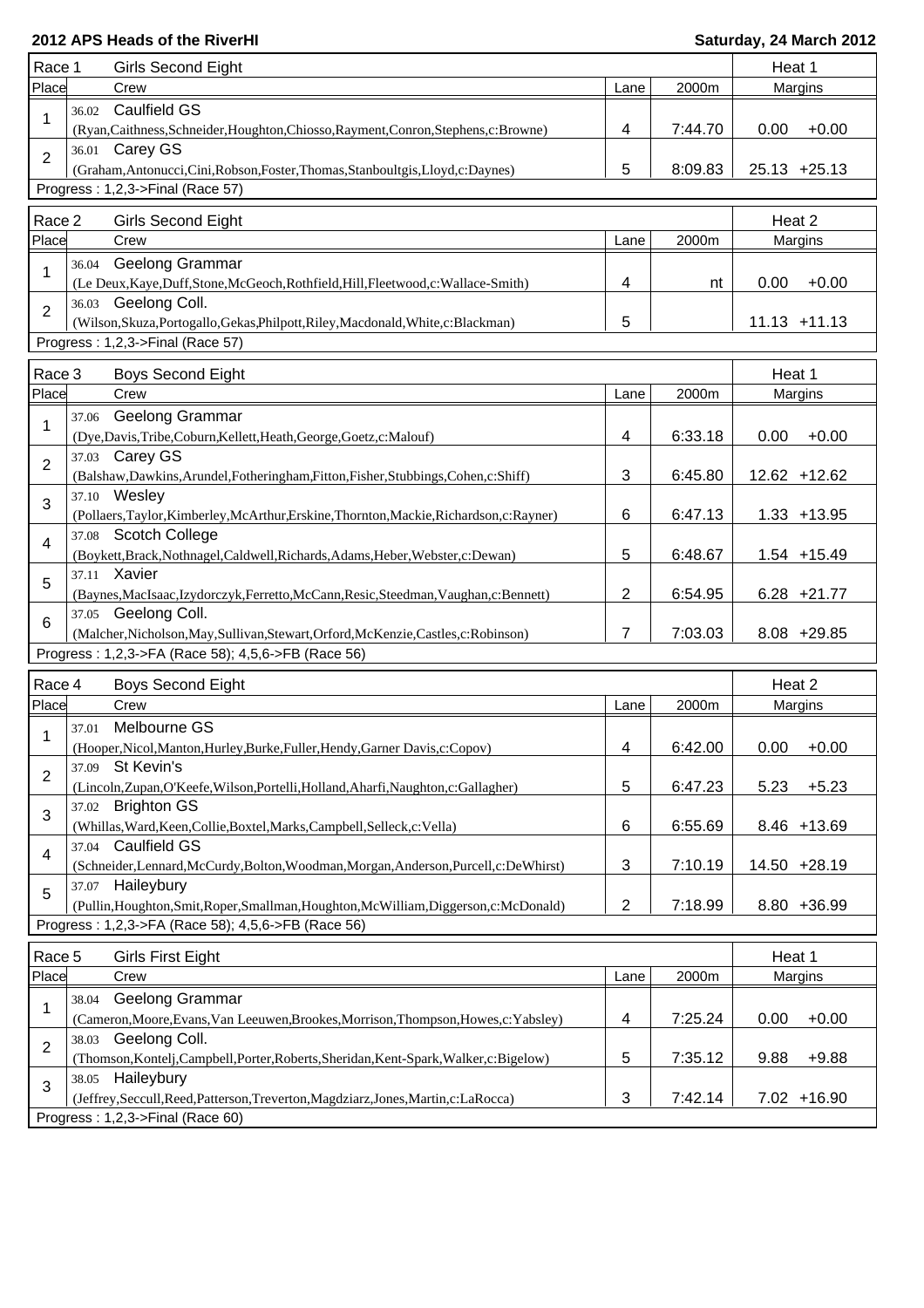| Race 6                  | <b>Girls First Eight</b>                                                                                    |      |         | Heat 2          |
|-------------------------|-------------------------------------------------------------------------------------------------------------|------|---------|-----------------|
| Place                   | Crew                                                                                                        | Lane | 2000m   | Margins         |
| 38.02                   | <b>Caulfield GS</b>                                                                                         |      |         |                 |
| 1                       | (Knights, Cormack, Engel, Mims, Kangisser, Pritchard, Fisher, Steel, c: Pham)                               | 4    | nt      | 0.00<br>$+0.00$ |
| 2                       | 38.01 Carey GS                                                                                              |      |         |                 |
|                         | (Marshall, Dannock, Daly, Oswin, Bett, Higlett, Cremean, Stewart, c: Walters-Quan)                          | 5    |         | 7.89<br>$+7.89$ |
| 3                       | 38.06 Wesley                                                                                                |      |         |                 |
|                         | (McCloskey, Ben-David, Gardner, Castran, Niteros, Bell, Lyon, Wesselmann, c: Charlaftis)                    | 3    |         | 35.46 +43.35    |
|                         | Progress: 1,2,3->Final (Race 60)                                                                            |      |         |                 |
| Race 7                  | <b>Boys First Eight</b>                                                                                     |      |         | Heat 1          |
| Place                   | Crew                                                                                                        | Lane | 2000m   | Margins         |
| 39.07                   | <b>Scotch College</b>                                                                                       |      |         |                 |
| 1                       | (Goodey,Lockwood,Strathmore,Havea,Tivey,Stops,Fox,Dixon,c:Bartley)                                          | 4    | 6:33.18 | $+0.00$<br>0.00 |
| 39.08                   | St Kevin's                                                                                                  |      |         |                 |
| $\overline{2}$          | (Sanders, Doble, O'Malley, Gook, Smith, Walsh, McBride, Donald, c: Appleby)                                 | 5    | 6:37.66 | 4.48<br>$+4.48$ |
| 3                       | 39.05 Geelong Coll.                                                                                         |      |         |                 |
|                         | (Landy, Derksen, Meehan, Fitzpatrick, Morrison, Widdicombe, Salathiel-Dyke, Steel, c: Chirnside)            | 3    | 6:41.63 | $+8.45$<br>3.97 |
| 4                       | 39.10 Xavier                                                                                                |      |         |                 |
|                         | (Margin, Gehrig, Turner, Hicks, McKay, Wright, Henderson, Denton, c: Rickard)                               | 6    | 6:52.95 | 11.32 +19.77    |
| 5                       | 39.04 Caulfield GS                                                                                          |      |         |                 |
|                         | (Tan, Gigacz, Breeze, Stephenson, Mollard, Woodhart, Gibbs, Simpson, c: Chan)                               | 7    | 6:56.35 | $3.40 +23.17$   |
| 6                       | 39.06 Haileybury                                                                                            |      |         |                 |
|                         | (Wegner, Wegner, Burgess, Wynn, Heilberg, Wijesuriya, Hammond, Sanderson, c: Lee)                           | 2    |         |                 |
|                         | Progress: 1,2,3->FA (Race 61); 4,5,6->FB (Race 59)                                                          |      |         |                 |
| Race 8                  | <b>Boys First Eight</b>                                                                                     |      |         | Heat 2          |
| Place                   | Crew                                                                                                        | Lane | 2000m   | Margins         |
| 39.11<br>1              | Geelong Grammar                                                                                             |      |         |                 |
|                         | (Tomczak,Laidlaw,Cameron,Hamilton,O'Reilly,Holmes,Beasley,Grimshaw,c:Youngman)                              | 5    | 6:26.81 | 0.00<br>$+0.00$ |
| 39.01<br>$\overline{2}$ | Melbourne GS                                                                                                |      |         |                 |
|                         | (Berry, Cumming, Wicks, Nott, Judge, Panton, Kelly, Morrison, c: Bills)                                     | 4    | 6:29.51 | $+2.70$<br>2.70 |
| 3                       | 39.09 Wesley                                                                                                |      |         |                 |
|                         | (Carlisle-Goldblatt,Goodwin,Schure,Williams,Singleton,Allen,Mark,Kenyon-Smith,c:Benjamin) 3                 |      | 6:49.73 | 20.22 +22.92    |
| 39.02<br>4              | <b>Brighton GS</b>                                                                                          |      |         |                 |
|                         | (Gnauck, Page, Longbottom, Johnson, Miller, Maglio, Keast, Johnson, c: Fisher)                              | 2    | 6:54.13 | $4.40 +27.32$   |
| 39.03<br>5              | Carey GS<br>(Dale, Andrianakis, Cole, Khan, Roberts, Hay, Gay, Kinsella, c: Karras)                         | 6    | 7:06.01 | 11.88 +39.20    |
|                         | Progress: 1,2,3->FA (Race 61); 4,5,6->FB (Race 59)                                                          |      |         |                 |
|                         |                                                                                                             |      |         |                 |
| Race 9                  | Boys Year 10 Eight Division C                                                                               |      |         | Heat 1          |
| Place                   | Crew                                                                                                        | Lane | 2000m   | Margins         |
| 30.08<br>1              | <b>Scotch College</b>                                                                                       |      |         |                 |
|                         | (Murchie, Maxwell, Scott*, Zhao*, Hatty, Karklins, Wenn, Eady-Jennings, c: Richards)                        | 4    | 7:34.69 | 0.00<br>$+0.00$ |
| $\overline{2}$          | 30.09 Scotch College                                                                                        |      |         |                 |
|                         | (Zhao, Kent, Flemming, Lloyd, Bolles, Richards, Bardwell*, Molnar, c: Davis)                                | 5    | 7:46.84 | $12.15 + 12.15$ |
| 3                       | 30.12 Wesley                                                                                                |      |         |                 |
|                         | (Pollaers, Ashton, Sofianopoulos, Clinch, Wang, Athans, Evans, Leonard, c: Hannah)<br>30.05 Geelong Grammar | 3    | 7:47.19 | $0.35 + 12.50$  |
| 4                       | (Irvine, Ranacher, Hermsen, Eisner, Eisner, Chan, Anderson, Lawrence, c: Boyle)                             | 2    | 7:54.73 | 7.54 +20.04     |
|                         | 30.07 Geelong Grammar                                                                                       |      |         |                 |
| 5                       | (Gunn, Urban, Palmer, Gibney, Forsyth, Tanner, Calver, Morrison, c: King)                                   | 6    | 7:58.77 | $4.04 +24.08$   |
|                         | 30.04 Caulfield GS                                                                                          |      |         |                 |
| 6                       | (Cock, Hudson, Hogan, Tuck, Jiang, Silvestro, Haque, Hardie, c: Samuel)                                     | 7    | 8:19.24 | 20.47 +44.55    |
|                         | Progress: 1,2,3->FA (Race 47); 4,5,6->FB (Race 46)                                                          |      |         | *substitute     |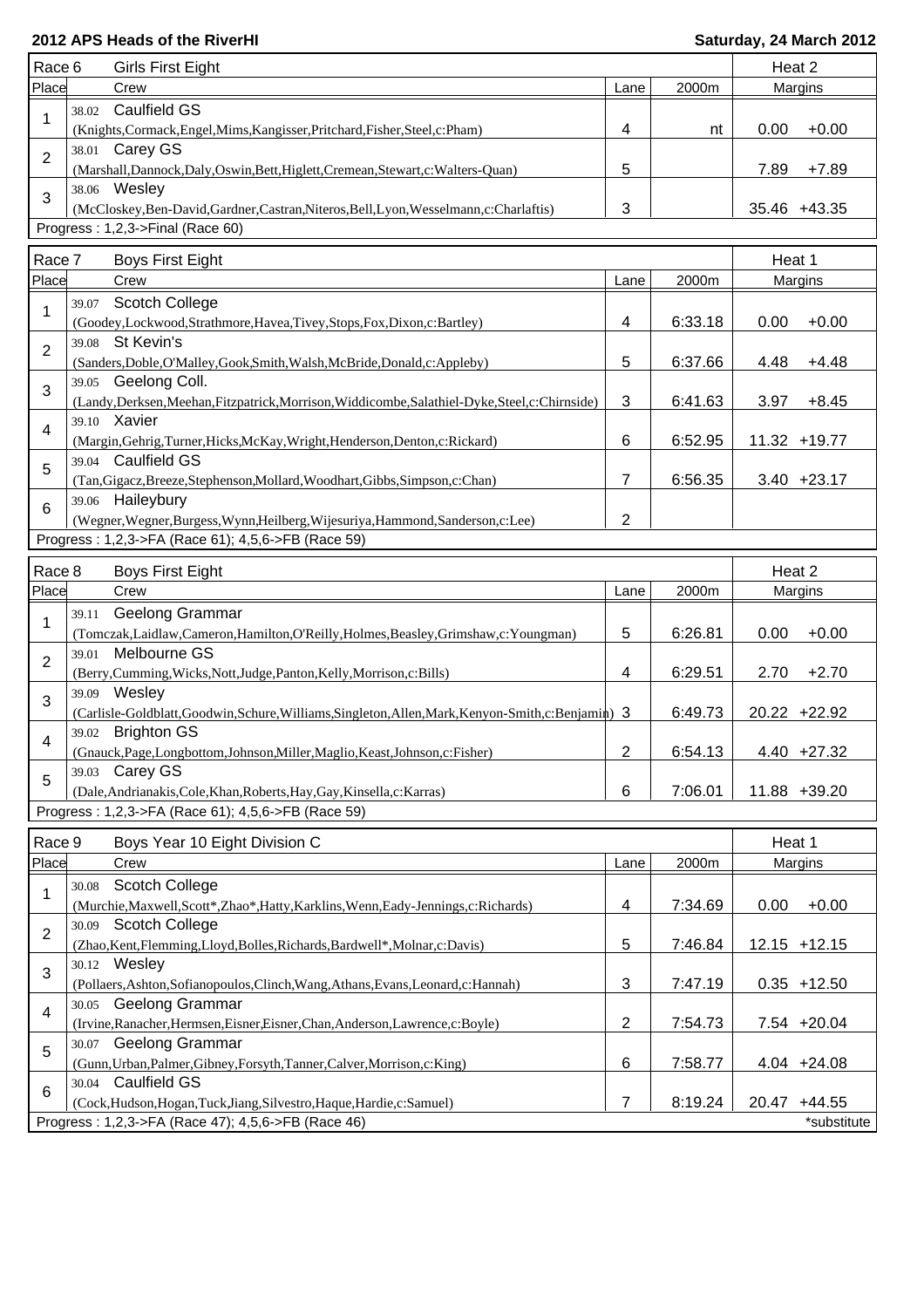|                  | Race 10      | Boys Year 10 Eight Division C                                                                                                                             |                         |         |        | Heat 2          |
|------------------|--------------|-----------------------------------------------------------------------------------------------------------------------------------------------------------|-------------------------|---------|--------|-----------------|
| Place            |              | Crew                                                                                                                                                      | Lane                    | 2000m   |        | Margins         |
| 1                | 30.10        | <b>Scotch College</b><br>(Bath*,Binsted*,Devereux,Mitchell,Rome,Murphy,Lee,Barnard,c:Rozman)                                                              | 4                       | 7:22.11 | 0.00   | $+0.00$         |
| $\overline{2}$   |              | 30.03 Carey GS                                                                                                                                            | 5                       |         |        | $+3.32$         |
|                  | 30.01        | (Roberts, Phillips, Carfi, Fennessy, Fabris, Quinn, Tait, Kourambas, c: Burke)<br>Melbourne GS                                                            |                         | 7:25.43 | 3.32   |                 |
| 3                |              | (Nott, Stephens, Baring, Drew, Michaelis, Weeden, Billings, Robinson, c: Youren)                                                                          | 2                       | 7:36.42 |        | 10.99 +14.31    |
| 4                | 30.13 Xavier | (Henry, Silk, Nash, Wagstaff, Berry, Gorman, Kerr, Lewis, c: Stirling)                                                                                    | 6                       | 7:38.16 |        | $1.74 + 16.05$  |
| 5                |              | 30.02 Melbourne GS<br>(Koop,El-Sheikj,Little,Adams,Chesney,Wilson,Desem,Cargill,c:Monty)                                                                  | $\mathbf{3}$            | 7:58.83 |        | 20.67 +36.72    |
| $6\phantom{1}$   |              | 30.11 Scotch/Caulfield GS<br>(Wang*,Hood,Suh,Tan*,Gammon,Wang*,La Rosa,Morwood,c:Callander)                                                               | $\overline{7}$          | 8:02.92 |        | 4.09 +40.81     |
|                  |              | Progress: 1,2,3->FA (Race 47); 4,5,6->FB (Race 46)                                                                                                        |                         |         |        | *substitute     |
|                  |              |                                                                                                                                                           |                         |         |        |                 |
| Race 11          |              | Boys Year 10 Eight Division B                                                                                                                             |                         |         | Heat 1 |                 |
| Place            |              | Crew                                                                                                                                                      | Lane                    | 2000m   |        | Margins         |
| 1                | 31.07        | <b>Scotch College</b>                                                                                                                                     |                         |         |        |                 |
|                  | 31.10 Xavier | (Brooks,Chalmers,Cooper,Simpson*,Louis,Stewart,Allen,Waddell,c:Ferguson)                                                                                  | 4                       | 7:09.14 | 0.00   | $+0.00$         |
| $\overline{2}$   |              | (Stevenson, Emonson, Armstrong, Long, Amad, Wright, Lynch, Harry, c: Nicholson)                                                                           | 3                       | 7:30.29 |        | $21.15 + 21.15$ |
| 3                | 31.09 Wesley | (Ehrman, Waters, Gutteridge, Ellis, James, Peters, Kramer, Blake, c: France)                                                                              | 5                       | 7:30.98 |        | $0.69 + 21.84$  |
| 4                |              | 31.08 St Kevin's<br>(Doble, Matthews, Gard, Montgomerie, Verescuk, Suhr, Santoro, Di Natale, c: Blake)                                                    | 6                       | 7:44.52 |        | 13.54 +35.38    |
| 5                |              | 31.06 Geelong Grammar<br>(Carlton, Harkness, Halstead, Cameron, Purcell, Kimpton, Scott, Tanti, c: Anderson)                                              | $\overline{2}$          | 7:50.74 |        | $6.22 + 41.60$  |
|                  |              | Progress: 1,2,3->FA (Race 49); 4,5,6->FB (Race 48)                                                                                                        |                         |         |        | *substitute     |
|                  |              |                                                                                                                                                           |                         |         |        |                 |
| Race 12<br>Place |              | Boys Year 10 Eight Division B<br>Crew                                                                                                                     | Lane                    | 2000m   |        | Heat 2          |
|                  |              |                                                                                                                                                           |                         |         |        | Margins         |
|                  |              |                                                                                                                                                           |                         |         |        |                 |
| 1                | 31.01        | Melbourne GS<br>(Quirk, Kelly, Sanderson, Beckingsale, Renzella, Titeu, Clark, Hooper, c: Otto)                                                           | 4                       | 7:00.81 | 0.00   | $+0.00$         |
| 2                |              | 31.03 Carey GS<br>(Krywyn, Kyriakou, Waldron*, Cousins, Herten, Glow, Farrugia, Goodrope, c: Daly)                                                        | 5                       | 7:11.22 |        | $10.41 + 10.41$ |
| 3                |              | 31.02 Brighton GS                                                                                                                                         | $\mathbf{3}$            | 7:28.49 |        | 17.27 +27.68    |
| $\overline{4}$   |              | (Currie, Maloney, Burley, Hill, Clarke, Jones, Parker, Southgate, c: Gilmour)<br>31.04 Caulfield GS                                                       |                         |         |        |                 |
|                  |              | (Cross, Mitchell, Fisher, Paxinos, Dalton, Ferguson, Richardson, Phillips, c: Moon)                                                                       | 6                       | 7:37.49 |        | $9.00 + 36.68$  |
| 5                |              | 31.05 Geelong Coll.<br>(Divola,Laidlaw,Wishart,Watson,Robilliard,Acosta-Ruiz,Ragg,Simson,c:McMaster)                                                      | $\overline{2}$          | 7:49.85 |        | 12.36 +49.04    |
|                  |              | Progress: 1,2,3->FA (Race 49); 4,5,6->FB (Race 48)                                                                                                        |                         |         |        | *substitute     |
| Race 13          |              | Boys Year 10 Eight Division A                                                                                                                             |                         |         | Heat 1 |                 |
| Place            |              | Crew                                                                                                                                                      | Lane                    | 2000m   |        | Margins         |
| 1                | 32.07        | <b>Scotch College</b>                                                                                                                                     |                         |         |        |                 |
| 2                |              | (Gough, Millar, Millar, Cunningham, Dickinson, Croxford, Rennie, Clark, c: Callander)<br>32.01 Melbourne GS                                               | $\overline{\mathbf{4}}$ | 6:44.92 | 0.00   | $+0.00$         |
|                  |              | (Jessup, Risbey, Poulter, Coen, Schoeffel, Vickers-Willis, Coombs, Koren, c: Skala)<br>32.08 St Kevin's                                                   | $\mathbf{3}$            | 6:52.97 | 8.05   | $+8.05$         |
| 3                |              | (Henderson, Stefanac, Gook, Robinson, Rausch, Fleming, McGrath, Sanders, c: Appleby)                                                                      | 5                       | 7:05.33 |        | 12.36 +20.41    |
| 4                |              | 32.05 Geelong Coll.<br>(Russell, Wylie, Horn, Breer, Malishev, McGowan, Welleman, Torode, c: Beaumont-Kelly)                                              | $\overline{2}$          | 7:10.93 |        | $5.60 +26.01$   |
| 5                |              | 32.04 Caulfield GS<br>(Tobias, Guillaume, James, Sadler, Smith, Smith, Sellens, Filshie, c: Siegel)<br>Progress: 1,2,3->FA (Race 51); 4,5,6->FB (Race 50) | 6                       | 7:23.49 |        | 12.56 +38.57    |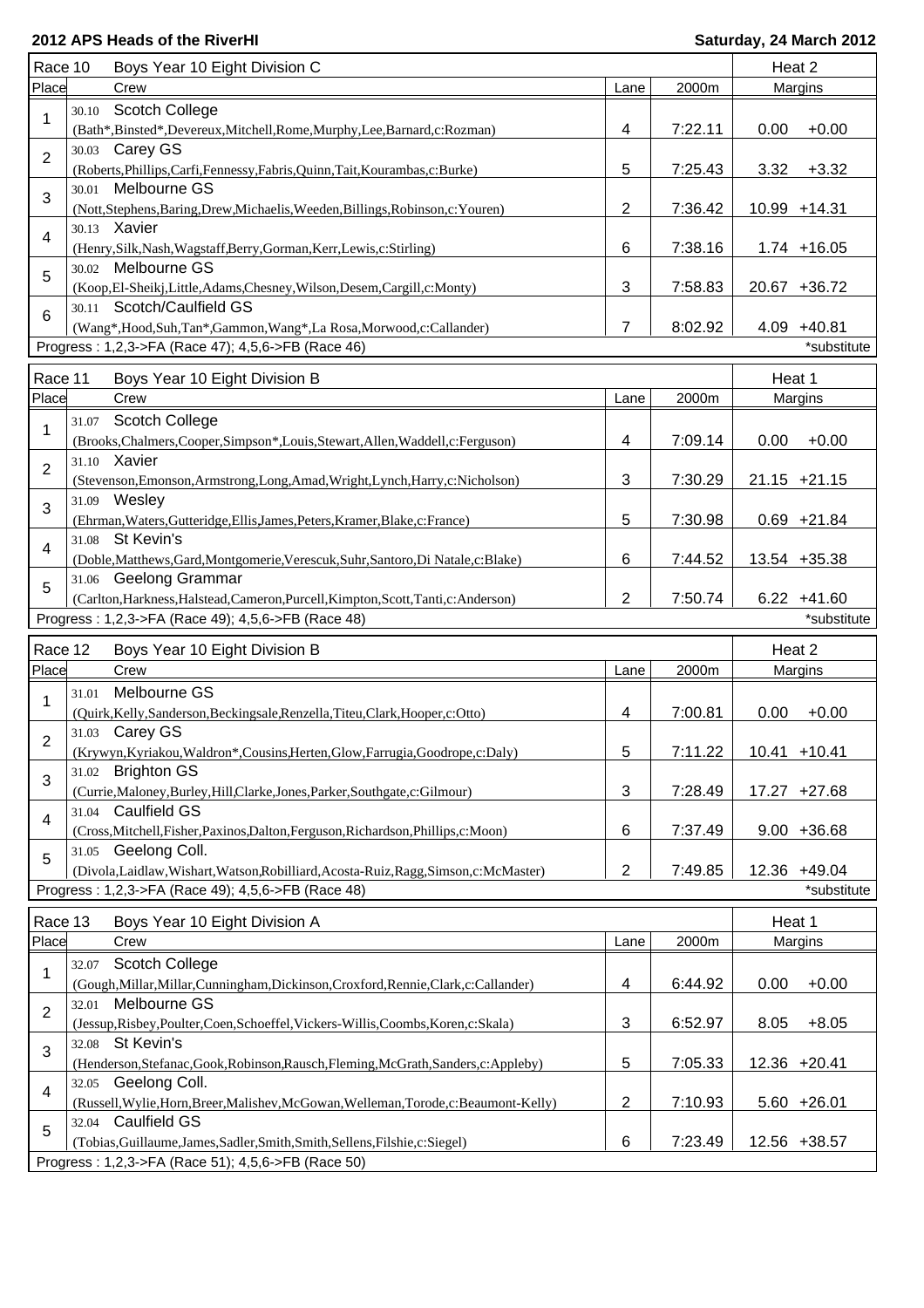| Race 14                 |       | Boys Year 10 Eight Division A                                                              |                                                                                  |                |         | Heat 2 |                 |
|-------------------------|-------|--------------------------------------------------------------------------------------------|----------------------------------------------------------------------------------|----------------|---------|--------|-----------------|
| Place                   |       | Crew                                                                                       |                                                                                  | Lane           | 2000m   |        | Margins         |
|                         | 32.03 | Carey GS                                                                                   |                                                                                  |                |         |        |                 |
| 1                       |       | (McDermott,Jonas,Coull,Hoban,McKay,Slifirski,Creelman,Phillips,c:Portelli)                 |                                                                                  | 4              | 6:50.89 | 0.00   | $+0.00$         |
|                         |       | 32.09 Wesley                                                                               |                                                                                  |                |         |        |                 |
| $\overline{2}$          |       | (Delis, Reynolds, Johnston, Bagnara, Johnson, Smith, Robinson, Eyles, c: Orr)              |                                                                                  | 5              | 7:01.42 |        | $10.53 + 10.53$ |
|                         |       | 32.10 Xavier                                                                               |                                                                                  |                |         |        |                 |
| 3                       |       | (Ferrari, Liszukiewicz, Giuliani, Grando, Smith, RIchards, McNamara, Elliott, c: Bennett)  |                                                                                  | $\mathbf{2}$   | 7:05.59 |        | $4.17 + 14.70$  |
|                         |       | 32.02 Brighton GS                                                                          |                                                                                  |                |         |        |                 |
| 4                       |       | (Simon, Riddell, Armstrong, Nearchou, Surace, Douglas, Tait, Wheeler, c: Eden)             |                                                                                  | 3              | 7:11.62 |        | $6.03 +20.73$   |
|                         |       | 32.06 Geelong Grammar                                                                      |                                                                                  |                |         |        |                 |
| 5                       |       | (Gubbins, Reiser, Liddle, Carter, Ashworth, Langley, Griffiths, Parsons, c: Kinross)       |                                                                                  | 6              | 7:19.43 |        | 7.81 +28.54     |
|                         |       | Progress: 1,2,3->FA (Race 51); 4,5,6->FB (Race 50)                                         |                                                                                  |                |         |        |                 |
|                         |       |                                                                                            |                                                                                  |                |         |        |                 |
| Race 15                 |       | <b>Boys Third Eight</b>                                                                    |                                                                                  |                |         | Heat 1 |                 |
| Place                   |       | Crew                                                                                       |                                                                                  | Lane           | 2000m   |        | Margins         |
|                         | 35.01 | Melbourne GS                                                                               |                                                                                  |                |         |        |                 |
| 1                       |       | (Gubbins, Slade, Dix, Burnside, Bongiorno, Marshall, Hannemann, O'Donnell, c: Holdenson)   |                                                                                  | 4              | 7:07.04 | 0.00   | $+0.00$         |
|                         |       | 35.07 St Kevin's                                                                           |                                                                                  |                |         |        |                 |
| $\overline{2}$          |       | (Utri, Rowell, Canty, Arundell, Johnston, Brussen, Brusco, Currie, c: Doggett)             |                                                                                  | 3              | 7:16.08 | 9.04   | $+9.04$         |
|                         |       | 35.08 Xavier                                                                               |                                                                                  |                |         |        |                 |
| 3                       |       | (Dunn, Case, Moodie, O'Bryan, Smart, Canty, Delany-Small*, Nuzzo, c: King)                 |                                                                                  | 5              | 7:19.88 |        | $3.80 + 12.84$  |
|                         |       | 35.03 Geelong Coll.                                                                        |                                                                                  |                |         |        |                 |
| 4                       |       |                                                                                            | (Wynhoven,Livermore,Guala,De Young,Craven,Threadgold,Spinazzola,Callan,c:Morgan) | 6              | 7:26.34 |        | $6.46 + 19.30$  |
|                         |       | Progress: 1,2,3->FA (Race 55); 4,5,6->FB (Race 54)                                         |                                                                                  |                |         |        | *substitute     |
|                         |       |                                                                                            |                                                                                  |                |         |        |                 |
| Race 16                 |       | <b>Boys Third Eight</b>                                                                    |                                                                                  |                |         | Heat 2 |                 |
| Place                   |       | Crew                                                                                       |                                                                                  | Lane           | 2000m   |        | Margins         |
| 1                       | 35.06 | <b>Scotch College</b>                                                                      |                                                                                  |                |         |        |                 |
|                         |       | (Bernardo, Cook, Herbert, Brinkler, Lloyd Jones, Wilson, Dennis, Silagy, c: De Boer)       |                                                                                  | 5              | 7:06.42 | 0.00   | $+0.00$         |
| $\overline{2}$          | 35.04 | Geelong Grammar                                                                            |                                                                                  |                |         |        |                 |
|                         |       | (Greed, Chernov, Carroll, Diesendorf-Young, Chirnside, Purcell, Hughes, Mitchell, c: Rofe) |                                                                                  | 4              | 7:09.24 | 2.82   | $+2.82$         |
| 3                       |       | 35.02 Caulfield GS                                                                         |                                                                                  |                |         |        |                 |
|                         |       | (Sachdev, Mudra, Goodall, Harris, Zhang, Stolzenburg, Newcomen, Ng, c: Ooi)                |                                                                                  | 3              | 7:52.15 | 42.91  | $+45.73$        |
|                         |       | 35.05 Haileybury                                                                           |                                                                                  |                |         |        |                 |
| 4                       |       | (Matera, Paspaliaris, Mason, Longo, Bignell, Reid, Shepherd, Marsterson, c: MacDonald)     |                                                                                  | 6              | 7:56.39 |        | 4.24 +49.97     |
|                         |       | Progress: 1,2,3->FA (Race 55); 4,5,6->FB (Race 54)                                         |                                                                                  |                |         |        |                 |
|                         |       |                                                                                            |                                                                                  |                |         |        |                 |
| Race 17                 |       | Boys Year 9 Quad Division I                                                                |                                                                                  |                |         | Final  |                 |
| Place                   |       | Crew                                                                                       |                                                                                  | Lane           | 1000m   |        | Margins         |
| 1                       | 01.05 | Scotch College                                                                             | (Perry, McAdam, Hamer, Goh, c: Gill)                                             | 5              | 4:26.81 | 0.00   | $+0.00$         |
| 2                       | 01.04 | <b>Scotch College</b>                                                                      | (Kamp, Carlisle, Graham, Marsden, c: Jones)                                      | $\mathbf{3}$   | 4:38.77 | 11.96  | $+11.96$        |
| 3                       | 01.06 | <b>Scotch College</b>                                                                      | (Fan, Surace, Pruden, Mursell, c: Gertis)                                        | 4              | 5:09.27 | 30.50  | $+42.46$        |
| Race 18                 |       | Boys Year 9 Quad Division H                                                                |                                                                                  |                |         | Final  |                 |
| Place                   |       | Crew                                                                                       |                                                                                  | Lane           | 1000m   |        | Margins         |
| 1                       | 02.05 | Scotch College                                                                             | (Walker, Brennan, Fitzgerald, Strathmore)                                        | 5              | nt      | 0.00   | $+0.00$         |
| 2                       | 02.03 | Caulfield GS                                                                               | (Harper, Allan, Grady, Tobin-Underwood, c: Steel)                                | $\overline{c}$ |         | 3.46   | $+3.46$         |
| 3                       |       | Scotch College                                                                             | (Jaeger, Nicholls, Alexander, Hicks)                                             |                |         | 18.41  | $+21.87$        |
|                         | 02.04 | Melbourne GS                                                                               | (Monk, Farrell, Athanasopoulos, Edwards, c: Miles)                               | 4<br>3         |         | 14.00  | $+35.87$        |
| 4                       | 02.01 |                                                                                            |                                                                                  |                |         |        |                 |
| 5                       | 02.02 | <b>Brighton GS</b>                                                                         | (Chen, Tickner, Nevillle, Robinson, c: Spencer)                                  | 6              |         | 16.25  | $+52.12$        |
| Race 19                 |       | Boys Year 9 Quad Division G                                                                |                                                                                  |                |         | Final  |                 |
| Place                   |       | Crew                                                                                       |                                                                                  | Lane           | 1000m   |        | Margins         |
| 1                       | 03.08 | <b>Scotch College</b>                                                                      | (Garner, Ewart, Emerson, Sincock, c: Eade)                                       | 5              | 4:14.67 | 0.00   | $+0.00$         |
| $\overline{\mathbf{c}}$ | 03.05 | Scotch College                                                                             | (Stephens, McPherson, Roberts, Cook)                                             | 4              | 4:18.66 | 3.99   | $+3.99$         |
| 3                       | 03.01 | Melbourne GS                                                                               | (McKay*,Feng*,Porrit*,Edwards*,c:Langdon)                                        | $\sqrt{2}$     | 4:34.73 | 16.07  | $+20.06$        |
| 4                       | 03.06 | St Kevin's                                                                                 | (Lucas, Stankovich, Gallagher, Emerson, c: Scully)                               | $\mathbf{3}$   | 4:59.76 | 25.03  | $+45.09$        |
| 5                       | 03.07 | Xavier                                                                                     | (TBA, Hobbs, TBA, Marasco, c: O'Sullivan)                                        | 6              | 5:10.42 | 10.66  | $+55.75$        |
| 6                       | 03.02 | <b>Brighton GS</b>                                                                         | (Bradfield, Moffat, Kardis, Bade, c: Spencer)                                    | 7              | 5:28.06 | 17.64  | $+73.39$        |
|                         |       |                                                                                            |                                                                                  |                |         |        | *substitute     |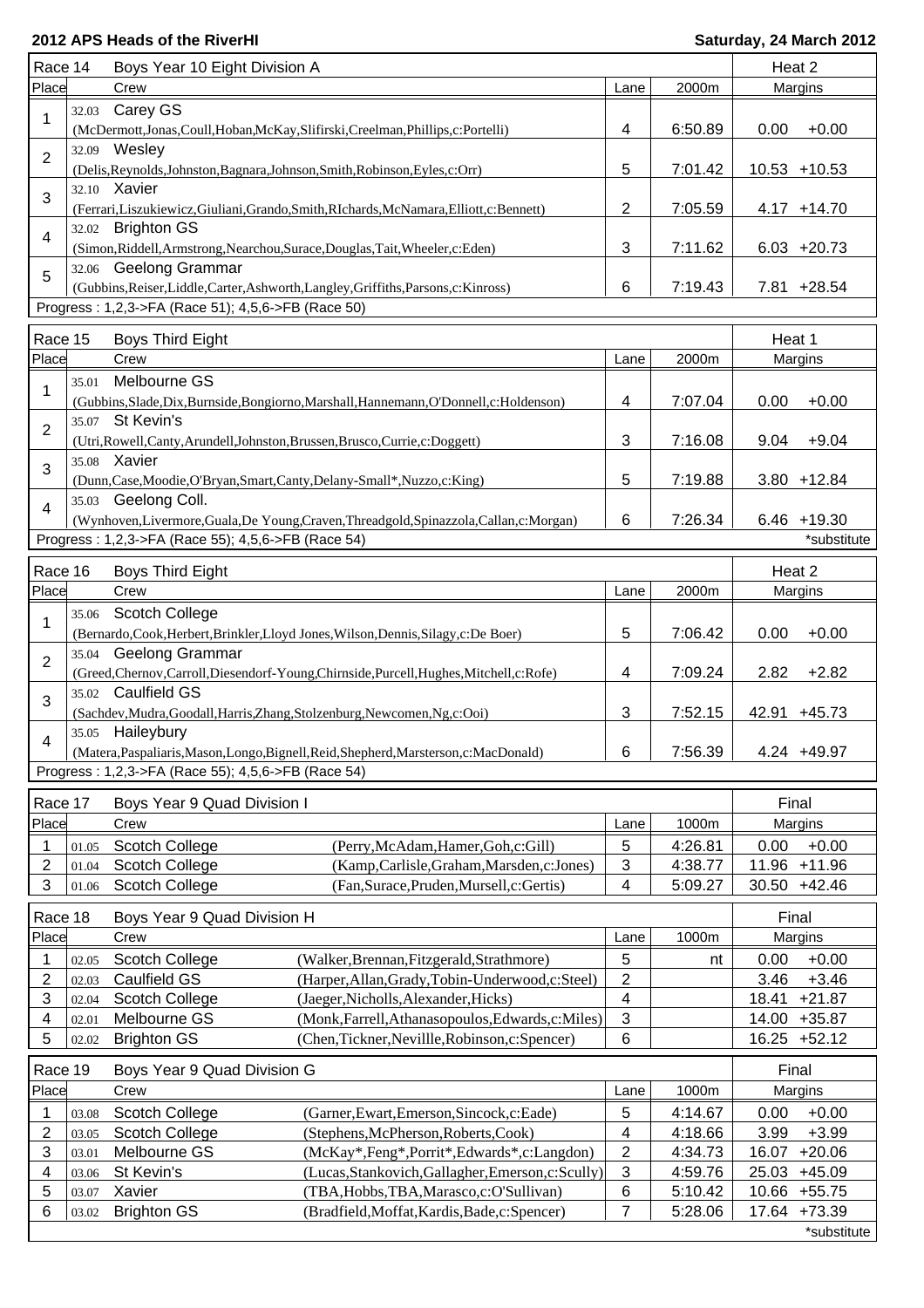| Race 20             |                | Girls Year 9 Four Division G                             |                                                                                                      |                 |                             |              | Final         |
|---------------------|----------------|----------------------------------------------------------|------------------------------------------------------------------------------------------------------|-----------------|-----------------------------|--------------|---------------|
| Place               |                | Crew                                                     |                                                                                                      | Lane            | 1000m                       |              | Margins       |
| 1                   | 04.03          | Carey GS                                                 | (Watt,Kerr,Liberg,Bell,c:Martin)                                                                     | 2               | 4:15.74                     | 0.00         | $+0.00$       |
| 2                   | 04.04          | Caulfield GS                                             | (Skurnik, Zuo, Bland, Luckins, c: Gallop)                                                            | 4               | 4:26.84                     | 11.10        | $+11.10$      |
| 3                   | 04.06          | Caulfield GS                                             | (Psaradellis, Grant, Lubich, Trytell, c: Duncan)                                                     | 5               | 4:31.05                     | 4.21         | $+15.31$      |
| 4                   | 04.05          | Caulfield GS                                             | (Bichler, Usher, Gray, Pham, c: Hicks)                                                               | 6               | 4:44.25                     | 13.20        | $+28.51$      |
| 5                   | 04.01          | Carey GS                                                 | (Wang,Lowery,Hockaday,Barnett,c:Wing)                                                                | 3               | 4:44.98                     | 0.73         | $+29.24$      |
| 6                   | 04.07          | Geelong Coll.                                            | (Spinazzola,Smith,Doery,Ward,c:De Young)                                                             | 7               | 4:49.15                     | 4.17         | $+33.41$      |
|                     |                |                                                          |                                                                                                      |                 |                             |              |               |
| Race 21             |                | Boys Year 9 Quad Division F                              |                                                                                                      |                 |                             |              | Final         |
| Place               |                | Crew                                                     |                                                                                                      | Lane            | 1000m                       |              | Margins       |
| 1                   | 05.05          | Scotch College                                           | (Mackinnon, Enright, Hinge, Wunsch*, c: Perera)                                                      | 4               | 4:10.03                     | 0.00         | $+0.00$       |
| 2                   | 05.07          | Xavier                                                   | (Mulcahy, MacMahon, Fogarty, Kiernan, c: Paino)                                                      | 3               | 4:15.32                     | 5.29         | $+5.29$       |
| 3                   | 05.01          | Melbourne GS                                             | (Drozdowicz, Rees, Villaluz, Hupert, c: Hohnjec)                                                     | $\overline{c}$  | 4:21.35                     | 6.03         | $+11.32$      |
| 4                   | 05.06          | St Kevin's                                               | (Cannata, Green, McDermott, Bryan, c: Smith)                                                         | 5               | 4:21.86                     | 0.51         | $+11.83$      |
| 5                   | 05.03          | Geelong Coll.                                            | (Goninon, Snarskis, Walmsley, Deppeler, c: Crozier)                                                  | 6               | 4:39.25                     | 17.39        | $+29.22$      |
| 6                   | 05.02          | <b>Brighton GS</b>                                       | (Schragger, Beveridge, Cheesman, Gillies, c: Robinson)                                               | 7               | 6:05.57                     | 86.32        | $+115.5$      |
|                     |                |                                                          |                                                                                                      |                 |                             |              | *substitute   |
|                     |                |                                                          |                                                                                                      |                 |                             |              |               |
| Race 22             |                | Girls Year 9 Four Division F                             |                                                                                                      |                 |                             |              | Final         |
| Place               |                | Crew                                                     |                                                                                                      | Lane            | 1000m                       |              | Margins       |
| 1                   | 06.04          | <b>Caulfield GS</b>                                      | (Gerrard, Eggers, Kapes, Marsden, c: Campbell)                                                       | $6\phantom{1}6$ | 4:43.80                     | 0.00         | $+0.00$       |
| 2                   | 06.03          | Caulfield GS                                             | (Long, Baswa, Phillips, Nelson, c: Spanos)                                                           | 5               | 4:48.67                     | 4.87         | $+4.87$       |
| 3                   | 06.02          | Carey GS                                                 | (White, Marinelis, Macdonald, Esler, c: Gluning)                                                     | 3               | 4:50.20                     | 1.53         | $+6.40$       |
| 4                   | 06.05          | Geelong Coll.                                            | (Hosking, Brown, Crawley, Fitzgerald, c: Allen)                                                      | $\overline{c}$  | 4:51.28                     | 1.08         | $+7.48$       |
| 5                   | 06.01          | Carey GS                                                 | (Katsivelis, Phillips, Lacey, Grant, c: Cavill)                                                      | 4               | 5:02.48                     | 11.20        | $+18.68$      |
| 6                   | 06.06          | Carey GS                                                 | (Elliot, Stevens, Thompson, Gamble, c: Hansford)                                                     | $\overline{7}$  | 5:18.86                     |              | 16.38 +35.06  |
|                     |                |                                                          |                                                                                                      |                 |                             |              |               |
| Race 23             |                | Girls Year 10 Four Div F                                 |                                                                                                      |                 |                             |              | Final         |
| Place               |                | Crew                                                     |                                                                                                      | Lane            | 1000m                       |              | Margins       |
| 1                   | 07.06          | Geelong Grammar                                          | (Holloway, Sharp, Hook, Illingworth, c: Perryman)                                                    | 5               | 4:36.03                     | 0.00         | $+0.00$       |
| 2                   | 07.02          | Carey GS                                                 | (Vines, Nash, Davidson, Benson, c: Watt)                                                             | 7               | 4:40.53                     | 4.50         | $+4.50$       |
| 3                   | 07.04          | Geelong Grammar                                          | (McMurrick,Shaw,Sherwood,Dawson,c:Brady)                                                             | 4               | 4:44.14                     | 3.61         | $+8.11$       |
| 4                   | 07.05          | <b>Geelong Grammar</b>                                   | (Kliman, Rogers, Commins, Russel, c: Strong)                                                         | 6               | 4:45.69                     | 1.55         | $+9.66$       |
| 5                   | 07.01          | Carey GS                                                 | (Watson, Viero, Dalton, Dyson, c: Wright)                                                            | 3               | 4:58.32                     | 12.63        | $+22.29$      |
| 6                   | 07.03          | <b>Caulfield GS</b>                                      | (Thompson, Hogg, Nan Tie, Dettmann, c: Judd)                                                         | $\overline{2}$  | 5:05.67                     |              | 7.35 +29.64   |
|                     |                |                                                          |                                                                                                      |                 |                             |              |               |
| Race 24             |                | Boys Year 9 Quad Division E                              |                                                                                                      |                 |                             | Final        |               |
| Place               |                | Crew                                                     |                                                                                                      | Lane            | 1000m                       |              | Margins       |
| 1                   | 08.06          | St Kevin's                                               | (Rosengren, Eaton, Green, Chow, c: Meehan)                                                           | 5               | 4:20.59                     | 0.00         | $+0.00$       |
| $\overline{c}$      | 08.07          | Xavier                                                   | (Garcia*, Paino*, Murphy*, Grimshaw*, c: Capannolo)                                                  | 3               | 4:23.41                     | 2.82         | $+2.82$       |
| 3                   | 08.01          | Melbourne GS                                             | (Nicol, Efron, March, Lyons, c: Nash)                                                                | $\overline{2}$  | 4:31.96                     | 8.55         | $+11.37$      |
| 4                   | 08.02          | <b>Brighton GS</b>                                       | (Prosser, Francis, Kauiers, Carabott, c: Farrow)                                                     | $\overline{7}$  | 4:40.71                     |              | $8.75 +20.12$ |
| 5                   | 08.03          | Geelong Coll.                                            | (Roe, Radalj, Shaw, Goldsack, c: McDonald)                                                           | 6               | 4:45.43                     |              | $4.72 +24.84$ |
|                     | 08.04          | Scotch College                                           | (Ford, Nicholls*, Price, Symon, c: McRae)                                                            | 4               | <b>REMOVED FROM RESULTS</b> |              |               |
|                     |                |                                                          |                                                                                                      |                 |                             |              | *substitute   |
| Race 25             |                | Girls Year 9 Four Division E                             |                                                                                                      |                 |                             |              | Final         |
| Place               |                | Crew                                                     |                                                                                                      | Lane            | 1000m                       |              |               |
|                     |                |                                                          |                                                                                                      |                 |                             |              | Margins       |
| 1                   | 09.02          | Carey GS (Muir,Zumbo,Cooke,Charlwood,c:Barro)            |                                                                                                      | 4               | 4:40.87                     | 0.00         | $+0.00$       |
| 2                   | 09.06          |                                                          | Wesley (Henderson-Miller, Carlisle-Goldblatt, McAree, Christensen-Lustig, c: Davtes)                 |                 | 4:43.76                     | 2.89         | $+2.89$       |
| 3                   | 09.03          | Caulfield GS (Webber, Negri, Goulas, Lipman, c: Altidis) |                                                                                                      | 6               | 4:44.78                     | 1.02         | $+3.91$       |
| 4                   | 09.04          | Geelong Coll. (Klein, Berton, Weaver, Bath, c: Proebstl) |                                                                                                      | 3               | 5:09.22                     | 24.44        | $+28.35$      |
| 5                   | 09.01          |                                                          | Carey GS (Baschera, Magdalinos, Pugh, Poutakidis, c: Webster)                                        | 2               | 5:17.98                     |              | 8.76 +37.11   |
| 6                   | 09.05          | Haileybury (Don, Drake, Lee, Chernishoff, c: Haynes)     |                                                                                                      | 7               | 5:33.87                     | 15.89        | $+53.00$      |
| Race 26             |                | Girls Year 10 Four Division E                            |                                                                                                      |                 |                             |              | Final         |
| Place               |                | Crew                                                     |                                                                                                      | Lane            | 1000m                       |              | Margins       |
|                     |                | Carey GS                                                 |                                                                                                      |                 | 4:22.84                     | 0.00         | $+0.00$       |
| 1<br>$\overline{c}$ | 10.01          |                                                          | (Fedi, Higlett, Hutson, Gilfillan, c: Dupe)                                                          | 4<br>5          | 4:32.30                     | 9.46         | $+9.46$       |
| 3                   | 10.05          | Geelong Grammar<br>Geelong Grammar                       | (Szepe, Batten, McCartney, Chirnside, c: Judd)<br>(Colquhoun, Ollason-Brown, Graves, Smart, c: Hill) | 3               |                             |              | $+17.50$      |
|                     | 10.04<br>10.02 | Caulfield GS                                             | (Dwyer, Sinclair, Ansell, Meretz, c: Simm)                                                           | 6               | 4:40.34<br>4:43.25          | 8.04<br>2.91 | $+20.41$      |
| 4                   |                |                                                          |                                                                                                      |                 |                             |              |               |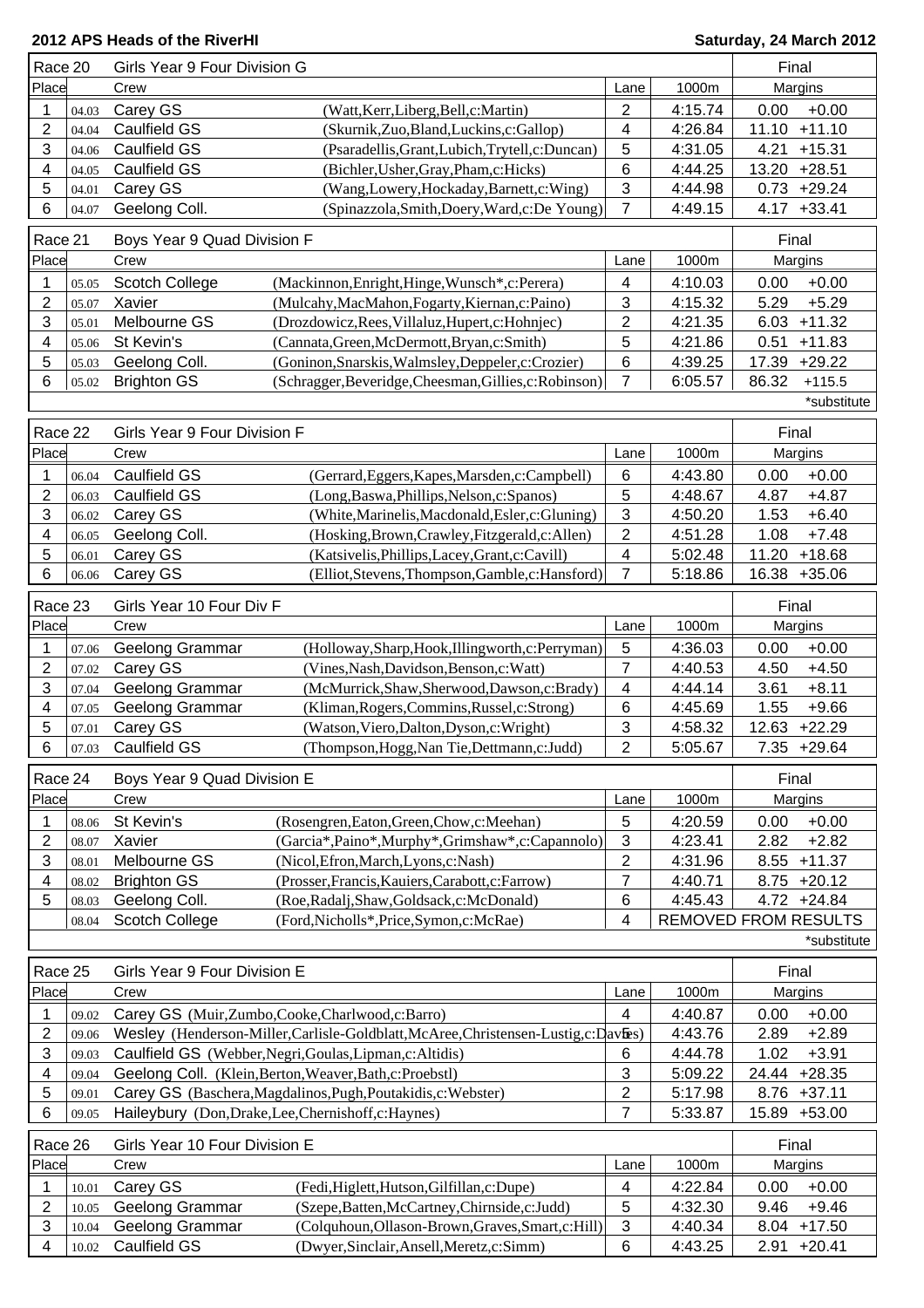| Race 27                 | Boys Year 9 Quad Division D |                                                                        | Final                                                                                            |                           |                             |              |                                |
|-------------------------|-----------------------------|------------------------------------------------------------------------|--------------------------------------------------------------------------------------------------|---------------------------|-----------------------------|--------------|--------------------------------|
| Place                   |                             | Crew                                                                   |                                                                                                  | Lane                      | 1000m                       |              | Margins                        |
| 1                       | 11.04                       | St Kevin's                                                             | (Toohey, Cullinan, Anghie, Foster, c: Tovenati)                                                  | 4                         | 4:10.64                     | 0.00         | $+0.00$                        |
| $\overline{2}$          | 11.01                       | <b>Brighton GS</b>                                                     | (Mace, Oliver, Brodribb, Potter, c: Moffat)                                                      | 6                         | 4:24.59                     |              | 13.95 +13.95                   |
| 3                       | 11.05                       | Wesley                                                                 | (Redman, Jenkins, Liffman, Tosi, c: Khot)                                                        | 3                         | 4:40.16                     |              | 15.57 +29.52                   |
| $\overline{4}$          | 11.02                       | Haileybury                                                             | (Richardson, Dalley, Butler, Williams, c: Selemidis)                                             | $\overline{c}$            | 5:01.46                     |              | 21.30 +50.82                   |
|                         | 11.07                       | Scotch College                                                         | (Rozman, Ferguson, Green, Tsigaras, c: Davis)                                                    | 5                         | <b>REMOVED FROM RESULTS</b> |              |                                |
| Race 28                 |                             | Girls Year 9 Four Division D                                           |                                                                                                  |                           |                             | Final        |                                |
| Place                   |                             |                                                                        |                                                                                                  |                           | 1000m                       |              |                                |
|                         |                             | Crew                                                                   |                                                                                                  | Lane                      |                             |              | Margins                        |
| 1                       | 12.01                       | Carey GS                                                               | (Yammouni,Lewinsky,Perin,Wade,c:Di Pietro)                                                       | 4                         | 4:39.62                     | 0.00         | $+0.00$                        |
| 2                       | 12.05                       | Wesley                                                                 | (Michaelides, Vandenbossche, Heron, Kay, c: Bagnara)                                             | $\mathfrak{S}$            | 4:41.92                     | 2.30         | $+2.30$                        |
| 3                       | 12.02                       | Caulfield GS<br>Geelong Coll.                                          | (Granter, Nunan, Vadiveloo, Dudley, c: Hicks)<br>(Fordham, Newton, Perry, Threadgold, c: Moran)  | 5                         | 4:52.98                     |              | 11.06 +13.36<br>$6.43 + 19.79$ |
| 4<br>5                  | 12.03<br>12.04              | Haileybury                                                             | (Malek, Ellison, White, Sheales, c: McKenna)                                                     | 6<br>$\overline{2}$       | 4:59.41<br>5:17.51          |              | 18.10 +37.89                   |
|                         |                             |                                                                        |                                                                                                  |                           |                             |              |                                |
| Race 29                 |                             | Girls Year 10 Four Division D                                          |                                                                                                  |                           |                             | Final        |                                |
| Place                   |                             | Crew                                                                   |                                                                                                  | Lane                      | 1000m                       |              | Margins                        |
| 1                       | 13.01                       | Carey GS                                                               | (Fitton, McDonald, Ansell, Martin, c: Gallent)                                                   | 4                         | nt                          | 0.00         | $+0.00$                        |
| 2                       | 13.04                       | Geelong Grammar                                                        | (Christie, Stewart, Carroll, Kent, c: Zheng)                                                     | 5                         |                             | 7.09         | $+7.09$                        |
| 3                       | 13.02                       | Caulfield GS                                                           | (Herbert, Harvey, Care, Hronakis, c: Lowrie)                                                     | 3                         |                             | 0.05         | $+7.14$                        |
| $\overline{\mathbf{4}}$ | 13.05                       | Wesley                                                                 | (Sheppard, Shugg, Etna, McConaghy, c: Heloury)                                                   | $\overline{2}$            |                             | 0.84         | $+7.98$                        |
| 5                       | 13.06                       | Geelong Coll.                                                          | (Watson, Skinner, Cielesh, Leontiades, c: Trescowthick)                                          | 6                         |                             |              | 31.37 +39.35                   |
|                         |                             |                                                                        |                                                                                                  |                           |                             |              |                                |
| Race 30<br>Place        |                             | Boys Year 9 Eight Division D<br>Crew                                   |                                                                                                  |                           |                             | Final        |                                |
|                         |                             |                                                                        |                                                                                                  | Lane                      | 1000m                       |              | Margins                        |
| 1                       | 14.08                       | Melbourne GS                                                           |                                                                                                  |                           |                             |              |                                |
|                         |                             | Melbourne GS                                                           | (Martin, Smith, Gubbins, Kantor, Ross, Paul, Kerin, Carlin, c: Johnstone)                        | 6                         | nt                          | 0.00         | $+0.00$                        |
| $\overline{2}$          | 14.01                       |                                                                        | (Cave,Toohey,Anezakis,Wu,Russell,Bickford,Pennington,Leahey,c:Pickard)                           | 4                         |                             | 9.96         | $+9.96$                        |
| 3                       |                             | 14.06 Wesley                                                           |                                                                                                  |                           |                             |              |                                |
|                         |                             |                                                                        | (Harman, Punter, Pullin, Newman, Stefanakos, Pascoe, Lockyer, Aiken, c: Hirini)                  | 5                         |                             |              | $2.63 + 12.59$                 |
| 4                       |                             | 14.07 Xavier                                                           |                                                                                                  |                           |                             |              |                                |
|                         |                             |                                                                        | (MacMahon,Fogarty,Fetherstonhaugh,Carberry,Quirk,McCaffrey,Bertoncello,Furtado,c:Hobbs)          | 3                         |                             |              | 17.72 +30.31                   |
| 5                       |                             | 14.05 Scotch College                                                   |                                                                                                  |                           |                             |              |                                |
|                         |                             | (Chen, Mackellar, Clark, Fish, Jones, Hammond, Lim, Carlisle, c: Gill) |                                                                                                  | 2                         |                             |              | 59.13 +89.44                   |
| 6                       | 14.04                       | <b>Caulfield GS</b>                                                    |                                                                                                  |                           |                             |              |                                |
|                         |                             |                                                                        | (Hocking, Boudoukos, Rau, Sachdev, Litsas, Hosking, Trehan, Janeczko-Taylor, c: Packer)          | 7                         |                             |              |                                |
| Race 31                 |                             | Boys Year 9 Quad Division C                                            |                                                                                                  |                           |                             | Final        |                                |
| Place                   |                             | Crew                                                                   |                                                                                                  | Lane                      | 1000m                       |              | Margins                        |
| 1                       | 15.05                       | Wesley                                                                 | (Andrews, Skoufos, Facey, Hibbins, c: Moncrieff)                                                 | 4                         | nt                          | 0.00         | $+0.00$                        |
| 2                       | 15.04                       | St Kevin's                                                             | (Waring, Exton, Poynton, Sloan, c: Mullaly)                                                      | 6                         |                             | 1.00         | $+1.00$                        |
| 3                       | 15.02                       | Haileybury                                                             | (Pritchard, Akister, O'Connor, Gaddie, c: Trickey)                                               | 2                         |                             |              | 18.74 +19.74                   |
| 4                       | 15.01                       | <b>Brighton GS</b>                                                     | (Ronec,Clapp,Carnovale,Schulz,c:Bade)                                                            | $\boldsymbol{7}$          |                             |              | 12.98 +32.72                   |
|                         | 15.03                       | <b>Scotch College</b>                                                  | (Herbstreit, West, Uittenbosch, Anderson, c: Gertis)                                             | $\ensuremath{\mathsf{3}}$ | <b>REMOVED FROM RESULTS</b> |              |                                |
|                         | 15.06                       | Scotch College                                                         | (Glover, Magiinness, Livadaras, Dunphy, c: Hill)                                                 | 5                         | REMOVED FROM RESULTS        |              |                                |
| Race 32                 |                             |                                                                        |                                                                                                  |                           |                             | Final        |                                |
| Place                   |                             | Girls Year 9 Four Division C<br>Crew                                   |                                                                                                  |                           | 1000m                       |              |                                |
|                         |                             |                                                                        |                                                                                                  | Lane                      |                             |              | Margins                        |
| 1                       | 16.02                       | Caulfield GS                                                           | (O'Rielly, Grigg, Nixon, Kalkhoven, c: Oka)                                                      | 5                         | 4:20.13                     | 0.00         | $+0.00$                        |
| $\overline{2}$          | 16.01                       | Carey GS                                                               | (Hubbard, Benson, Balshaw, Butcher, c: Burns)                                                    | 4                         | 4:22.94                     | 2.81         | $+2.81$                        |
| 3<br>4                  | 16.05<br>16.03              | Wesley<br>Geelong Coll.                                                | (Csorgo, Stewart, Palma, Cheetham, c: Russ)<br>(Lyall, Osborne, Kent-Spark, Greene, c: McDonald) | 3<br>6                    | 4:28.13<br>4:28.89          | 5.19<br>0.76 | $+8.00$<br>$+8.76$             |
| 5                       | 16.04                       | Haileybury                                                             | (Tokolyi,Smith,Knight,Sturgess,c:Ventouras)                                                      | 2                         | 4:38.94                     | 10.05        | $+18.81$                       |
|                         |                             |                                                                        |                                                                                                  |                           |                             |              |                                |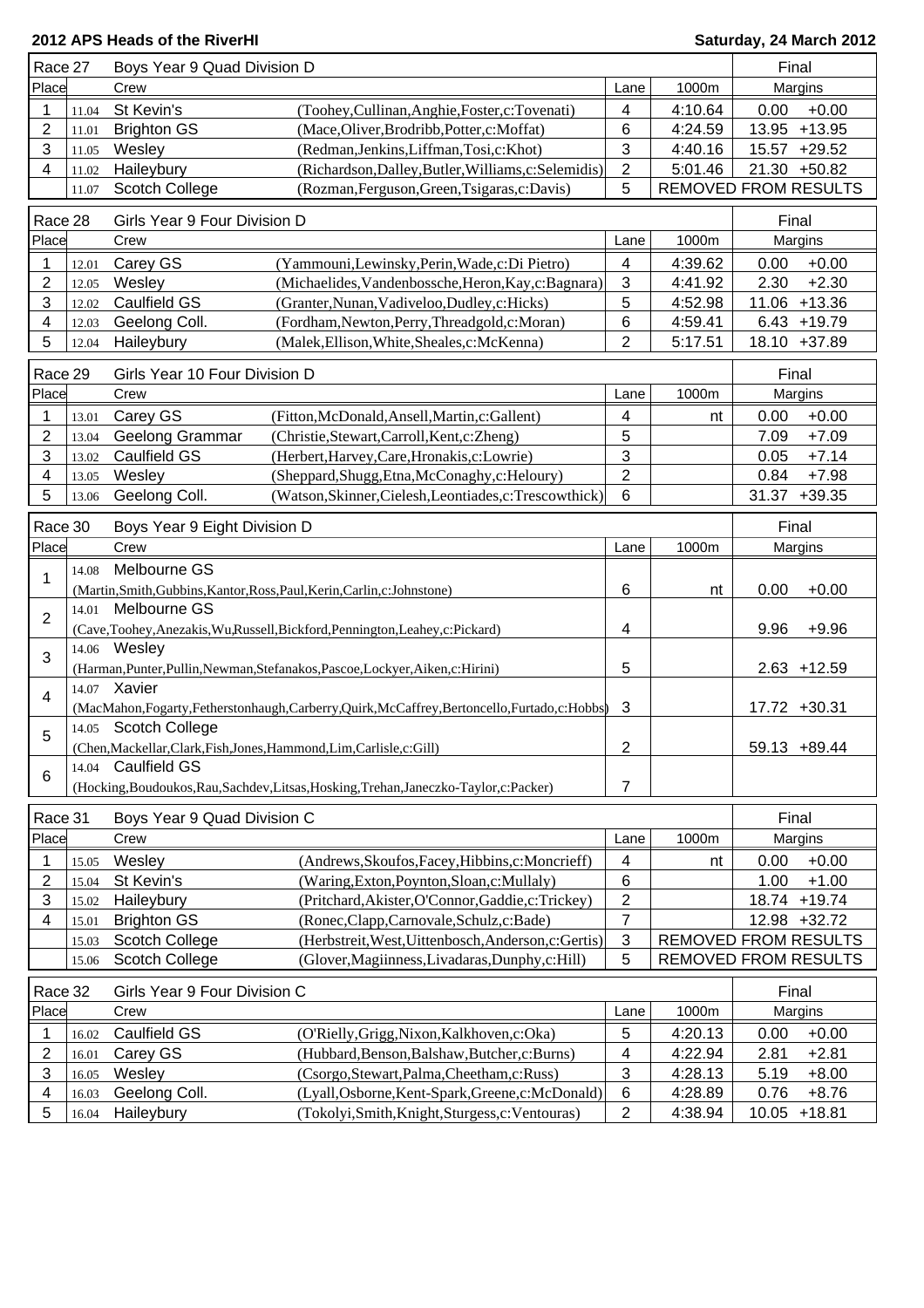| Race 33                 |       | Girls Year 10 Four Division C                                                                             |                         | Final   |                               |  |
|-------------------------|-------|-----------------------------------------------------------------------------------------------------------|-------------------------|---------|-------------------------------|--|
| Place                   |       | Crew                                                                                                      | Lane                    | 1000m   | Margins                       |  |
| 1                       | 17.01 | Carey GS<br>(Grant, White, Harris, White, c: Di Nello)                                                    | 4                       | 4:33.90 | 0.00<br>$+0.00$               |  |
| $\overline{c}$          | 17.05 | Wesley<br>(Nathie,Jones,Sabbatucci,Dearie,c:Tzelepis)                                                     | 5                       | 4:36.48 | $+2.58$<br>2.58               |  |
| 3                       | 17.02 | <b>Caulfield GS</b><br>(McGee, Elliott, Brand, Beaumont, c: Alexiades)                                    | 6                       | 4:50.38 | $+16.48$<br>13.90             |  |
| 4                       | 17.06 | Geelong Coll.<br>(Watson, Angliss, Wild, Foley, c: Niven)                                                 | $\overline{2}$          | 4:58.85 | 8.47 +24.95                   |  |
| 5                       | 17.04 | Haileybury<br>(Stokeld, Smit, Kent, Genoni, c: Francke)                                                   | 7                       | 5:22.95 | 24.10 +49.05                  |  |
| 6                       | 17.03 | Geelong Grammar<br>(Salt, Grills, Cassidy, Rafferty, c: Sleigh)                                           | 3                       | 5:28.47 | 5.52 +54.57                   |  |
| Race 34                 |       | Boys Year 9 Eight Division C                                                                              |                         |         | Final                         |  |
| Place                   |       | Crew                                                                                                      | Lane                    | 1000m   | Margins                       |  |
|                         |       | Melbourne GS                                                                                              |                         |         |                               |  |
| 1                       | 18.08 |                                                                                                           |                         |         |                               |  |
|                         |       | (Burke, D'Andrea, Stout, Michelmore, Nicholson, Gifford, Hayne, Cameron, c: Guscic)<br>18.02 Melbourne GS | 4                       | 3:35.51 | 0.00<br>$+0.00$               |  |
| $\overline{2}$          |       |                                                                                                           | $\overline{2}$          | 3:40.93 | 5.42<br>$+5.42$               |  |
|                         |       | (Wilson, Furness, Cooney, Stafford, Monichino, Ricardo, Smylie, Mavrodis, c: Kloufetos)<br>18.05 Xavier   |                         |         |                               |  |
| 3                       |       |                                                                                                           | 5                       | 3:50.79 | $9.86 + 15.28$                |  |
|                         | 18.03 | (Ferretto,Clancy,Tsekouras,Nunan,Herbert,McGing,Case,Jenkins,c:Lowe)<br>Carey GS                          |                         |         |                               |  |
| $\overline{\mathbf{4}}$ |       | (Mitchell,Leith,O'Brien,Willis,Goodin,Gerraty,Sleaby,Jones,c:Grifa)                                       | 3                       | 3:55.83 | $5.04$ +20.32                 |  |
|                         |       | 18.04 Caulfield GS                                                                                        |                         |         |                               |  |
| 5                       |       | (Harris, Stoddart, Tsintsiper, Samweil, Simpson, Todd, Peacock, Davis, c: Cikoratic)                      | 6                       | 3:59.85 | $4.02 +24.34$                 |  |
|                         |       | 18.07 Caulfield GS                                                                                        |                         |         |                               |  |
| 6                       |       | (Campbell, Allen, Collier, Holder, Monahan-Herzog, Kashyap, McKenzie, Brannighan, c: Hines)               | 7                       | 4:10.69 | $10.84 + 35.18$               |  |
|                         |       |                                                                                                           |                         |         |                               |  |
| Race 35                 |       | Boys Year 9 Quad Division B                                                                               |                         |         | Final                         |  |
| Place                   |       | Crew                                                                                                      | Lane                    | 1000m   | Margins                       |  |
| 1                       | 19.04 | <b>Scotch College</b><br>(Murray, Venter, Starkins, Maycock, c: Gill)                                     | 4                       | 3:44.81 | $+0.00$<br>0.00               |  |
| $\overline{\mathbf{c}}$ | 19.05 | St Kevin's<br>(Farrar, Ciurleo, Ingpen, Pollock, c: Augello)                                              | 3                       | 3:47.21 | $+2.40$<br>2.40               |  |
| 3                       | 19.06 | (Parsons, Davidson, Rankin, Shaw, c: Wassmann)<br>Wesley                                                  | 5                       | 3:47.93 | 0.72<br>$+3.12$               |  |
| 4                       | 19.03 | Haileybury<br>(Trivett, Lucarelli, Schooling, Moltzer, c: Watt)                                           | 6                       | 3:53.65 | $+8.84$<br>5.72               |  |
| 5                       | 19.01 | <b>Brighton GS</b><br>(Bender, Varley, Summers, Oxlade, c: Kardis)                                        | 7                       | 3:54.74 | $+9.93$<br>1.09               |  |
| 6                       | 19.02 | Geelong Coll.<br>(Savage, Kontelj, Bucek, Russell, c: Sheridan)                                           | 2                       |         |                               |  |
|                         |       |                                                                                                           |                         |         |                               |  |
| Race 36                 |       | Girls Year 9 Four Division B                                                                              |                         |         | Final                         |  |
| Place                   |       | Crew                                                                                                      | Lane                    | 1000m   | Margins                       |  |
| 1                       | 20.01 | Carey GS<br>(Littlejohn, Phillips, Kourambas, Hutchison, c: Blythe)                                       | 3                       | 4:14.57 | 0.00<br>$+0.00$               |  |
| $\overline{\mathbf{c}}$ | 20.03 | Geelong Coll.<br>(Hanrahan, Dixon, Brierly, Wood, c: Ioannou)                                             | 2                       | 4:25.95 | 11.38 +11.38                  |  |
| 3                       | 20.02 | Caulfield GS<br>(Davidson, Dennis, Prosenica, Wild, c: Richardson)                                        | 6                       | 4:28.06 | 2.11<br>$+13.49$              |  |
| 4                       | 20.05 | Wesley<br>(Sund, Allan, Offor, Cocks, c: Hagenauer)                                                       | 5                       | 4:28.66 | $0.60 + 14.09$                |  |
| 5                       | 20.04 | (Martin, Cato, Gibson, Hazell, c: Tzilantonis)<br>Haileybury                                              | 4                       | 4:29.39 | $0.73 + 14.82$                |  |
| Race 37                 |       | Girls Year 10 Four Division B                                                                             |                         |         | Final                         |  |
| Place                   |       | Crew                                                                                                      | Lane                    | 1000m   | Margins                       |  |
| 1                       | 21.01 | Carey GS<br>(Craig, Deev, Hammond, Younger, c: Newbold)                                                   | 4                       | 4:06.44 | $+0.00$<br>0.00               |  |
| 2                       | 21.04 | Geelong Grammar (Spence-Fletcher, Stanley, Moore, McDonald, c: Richardson)                                | $\mathbf{3}$            | 4:10.31 | 3.87<br>$+3.87$               |  |
| 3                       | 21.02 | Caulfield GS<br>(Gallucci, Knowles, Paras, Tulloch, c: Szyman)                                            | 6                       | 4:13.97 | 3.66<br>$+7.53$               |  |
| 4                       | 21.06 | Wesley<br>(White, Strachan, Patishman, Anderson, c: Burrows)                                              | 5                       | 4:14.42 | $+7.98$<br>0.45               |  |
| 5                       | 21.03 | Geelong Coll.<br>(Vernon, Edwards, Scott, Dobie, c: Brown)                                                | $\overline{\mathbf{c}}$ | 4:15.48 | $+9.04$<br>1.06               |  |
| 6                       | 21.05 | Haileybury<br>(Tan, Tyler, McDonnell, Hepenstall, c: Fock)                                                | 7                       | 4:21.32 | 5.84<br>$+14.88$              |  |
|                         |       |                                                                                                           |                         |         |                               |  |
| Race 38                 |       | Boys Year 9 Eight Division B                                                                              |                         |         | Final                         |  |
| Place                   |       | Crew                                                                                                      | Lane                    | 1000m   | Margins                       |  |
| 1                       | 22.01 | Melbourne GS                                                                                              |                         |         |                               |  |
|                         |       | (Cuningham*,Jeffery,Cohen,Twigg,Jobling,Lehnacker,Hooper,Simmons,c:Mackey)                                | 4                       | 3:31.13 | 0.00<br>$+0.00$               |  |
| $\overline{2}$          |       | 22.04 Wesley                                                                                              |                         |         |                               |  |
|                         |       | (Scott, Gerner, Bacash, Jones, Panek-Hudson, Oliver, Scardamaglia, Johnson, c: Yucel)                     | 3                       | 3:34.18 | 3.05<br>$+3.05$               |  |
| 3                       |       | 22.02 Carey GS                                                                                            |                         |         |                               |  |
|                         |       | (Smith, Burns, Moyes, Neofytou, Smith, Klupacs, Barnes, Christensen, c: Munroe)                           | 5                       | 3:38.00 | 3.82<br>$+6.87$               |  |
| $\overline{\mathbf{4}}$ |       | 22.05 Xavier                                                                                              |                         |         |                               |  |
|                         |       | (Kneale,O'Sullivan,Barr,Allen,Cook,Somers,Moorhead,Woolley,c:Marasco)                                     | 6                       | 3:54.44 | 16.44 +23.31                  |  |
|                         |       |                                                                                                           |                         |         |                               |  |
| 5                       | 22.03 | <b>Caulfield GS</b>                                                                                       |                         |         |                               |  |
|                         |       | (Steel, Collins, de Zwart, Dong, Hockley, Panozzo, Harnick, Young, c: Sherman)                            | $\overline{2}$          | 4:01.22 | $6.78 + 30.09$<br>*substitute |  |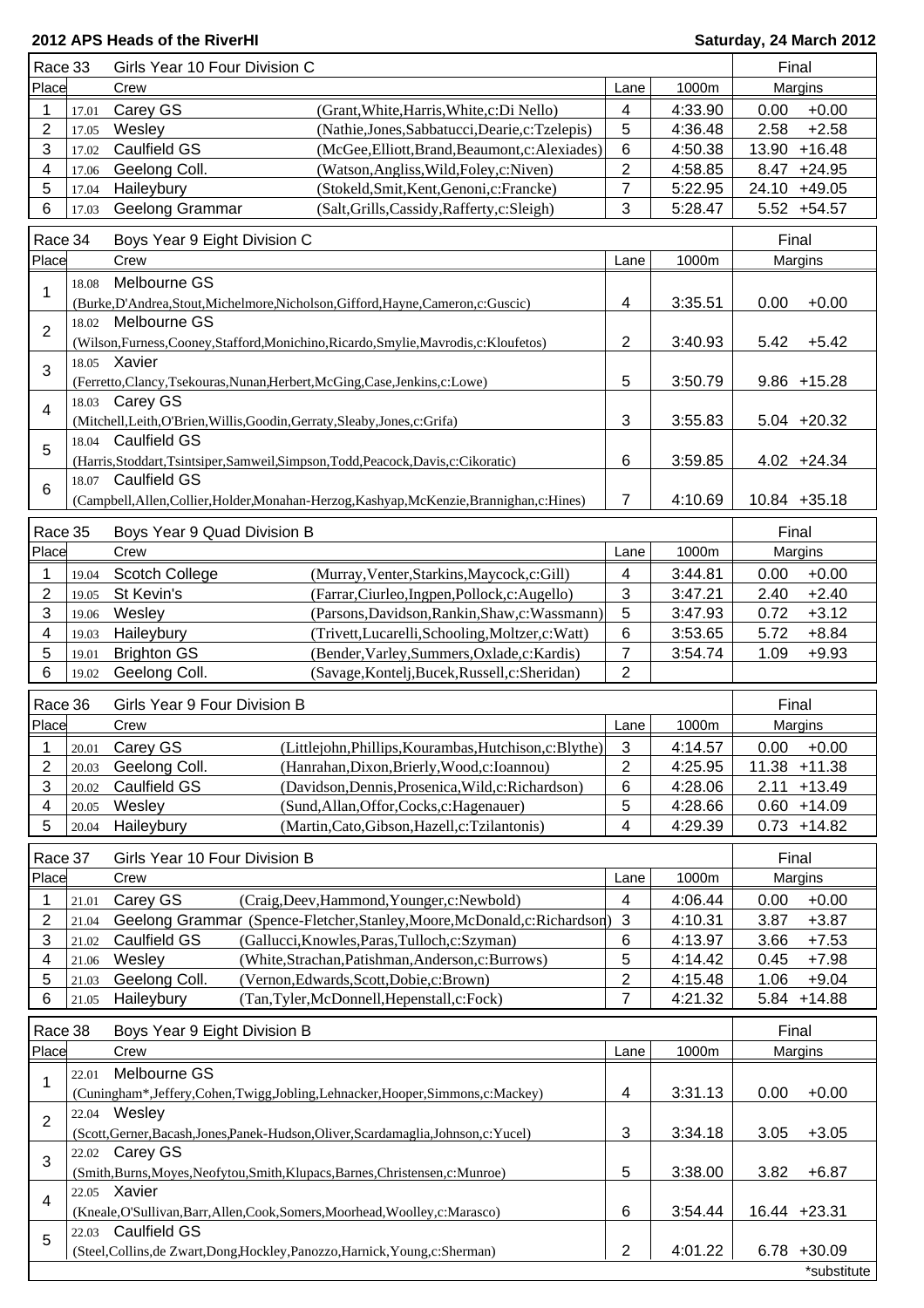| Race 39                 |                | Boys Year 9 Quad Division A                                                                                             |                |                          | Final             |
|-------------------------|----------------|-------------------------------------------------------------------------------------------------------------------------|----------------|--------------------------|-------------------|
| Place                   |                | Crew                                                                                                                    | Lane           | 1000m                    | Margins           |
| 1                       | 23.05          | St Kevin's<br>(Davis, Parncutt, Smith, Fanning, c: Gallagher)                                                           | 5              | nt                       | $+0.00$<br>0.00   |
| 2                       | 23.04          | <b>Scotch College</b><br>(Wolf, Miscamble, Marshall, Tivey, c: Jones)                                                   | 4              |                          | 2.57<br>$+2.57$   |
| 3                       | 23.03          | (Montgomery,Jones,Sharpe,Bell,c:Tredinnick)<br>Haileybury                                                               | $\,6$          |                          | $+6.65$<br>4.08   |
| 4                       | 23.06          | (Power, Veljkovic, Deighton, Gray, c: Marchese)<br>Xavier                                                               | 3              |                          | $+17.30$<br>10.65 |
| 5                       |                |                                                                                                                         | $\overline{7}$ |                          | 6.21              |
|                         | 23.01          | <b>Brighton GS</b><br>(Cook,Canham,Heron,Howard,c:Spencer)                                                              |                |                          | $+23.51$          |
| 6                       | 23.02          | Geelong Coll.<br>(Deahl, Griffiths, Porter, George, c: Slattery)                                                        | $\overline{2}$ |                          | $+29.28$<br>5.77  |
| Race 40                 |                | Girls Year 9 Four Division A                                                                                            |                |                          | Final             |
| Place                   |                | Crew                                                                                                                    | Lane           | 1000m                    | Margins           |
| 1                       | 24.04          | Haileybury<br>(Albury,Lewis,Pearce,Knott,c:Berry)                                                                       | 4              | nt                       | $+0.00$<br>0.00   |
| 2                       |                | <b>Caulfield GS</b><br>(Anthony, Pineau, Sandler, Andrews, c: Klisaris)                                                 | 3              |                          | 2.12<br>$+2.12$   |
|                         | 24.02          |                                                                                                                         |                |                          |                   |
| 3                       | 24.05          | Wesley<br>(Goodwin, Bowman, McMahon, McLardie-Hore, c: Carminati)                                                       | 5              |                          | 1.13<br>$+3.25$   |
| 4                       | 24.03          | Geelong Coll.<br>(Finlay,Campbell,Gorell,Caithness,c:Clark)                                                             | 2              |                          | 0.76<br>$+4.01$   |
| 5                       | 24.01          | Carey GS<br>(Ernest,Borg,Vallely,Harris,c:Hevey)                                                                        | 6              |                          | $+12.12$<br>8.11  |
| Race 41                 |                | Boys Year 9 Eight Division A                                                                                            |                |                          | Final             |
| Place                   |                | Crew                                                                                                                    | Lane           | 1000m                    | Margins           |
|                         |                |                                                                                                                         |                |                          |                   |
| 1                       | 25.04          | Wesley                                                                                                                  |                |                          |                   |
|                         |                | (Hunter, Morton, Hobbs, Ensor, Pike, Porter, McCoach, Glover, c: Turner)                                                | 5              | 3:21.37                  | 0.00<br>$+0.00$   |
| $\overline{2}$          | 25.01          | Melbourne GS                                                                                                            |                |                          |                   |
|                         |                | (Mezger, Howitt-Ross, Manton, Spargo, Myer, Tilly, Young, May, c: Nettlefold)                                           | 4              | 3:24.50                  | 3.13<br>$+3.13$   |
| 3                       |                | 25.02 Carey GS                                                                                                          |                |                          |                   |
|                         |                | (De Highden, Cohn, Galli, MacDonald, Colquhoun, Gerraty, Lardner, Bouzouris, c: Lang)                                   | 6              | 3:29.17                  | $+7.80$<br>4.67   |
| 4                       | 25.03          | <b>Caulfield GS</b>                                                                                                     |                |                          |                   |
|                         |                | (Murphy, Briskin, Breeze, Tonkin-Catipovski, Patrick, Shannon, Lewis, Allis, c: McDougall)                              | 3              | 3:30.76                  | 1.59<br>$+9.39$   |
| 5                       |                | 25.05 Xavier                                                                                                            |                |                          |                   |
|                         |                | (Mulhall, Phillips, Hicks, Vinci, Nicholaidis, Brander, Giliberton, Murray, c: Molloy)                                  | 2              | 3:31.67                  | $0.91 + 10.30$    |
|                         |                |                                                                                                                         |                |                          |                   |
| Race 42                 |                | Girls Year 10 Four Division A                                                                                           |                |                          | Final             |
| Place                   |                | Crew                                                                                                                    | Lane           | 1000m                    | Margins           |
| 1                       | 26.01          | Carey GS<br>(O'Neill, Burgess, Jones, Jepson, c: Davenport)                                                             | 4              | nt                       | $+0.00$<br>0.00   |
| 2                       | 26.06          | Wesley<br>(Blackney, Ellem, Gardiner, Parry, c: Wilkie)                                                                 | 5              |                          | $+3.02$<br>3.02   |
| 3                       | 26.04          | Geelong Grammar<br>(Starkins, Voss, Mainwaring, Greed, c: Strong)                                                       | 3              |                          | 1.85<br>$+4.87$   |
| 4                       | 26.02          | <b>Caulfield GS</b><br>(Quinn, Mills, Engelhardt, Ward Ambler, c: Steele)                                               | 6              |                          | $5.15 + 10.02$    |
| 5                       | 26.05          | Haileybury<br>(Frawley, Selemidis, Preston, Pastore, c: O'Brien)                                                        | $\mathbf{2}$   |                          | 4.92 +14.94       |
| 6                       | 26.03          | Geelong Coll.<br>(Murphy, Rankin, Allinson, Crawford, c: Bedford)                                                       | 7              |                          | $2.86 + 17.80$    |
|                         |                |                                                                                                                         |                |                          |                   |
| Race 43                 |                | Boys Year 10 Coxed Four Division A                                                                                      |                |                          | Final             |
| Place                   |                | Crew                                                                                                                    | Lane           | 1000m                    | Margins           |
| 1                       | 27.03          | Wesley<br>(Krotiris, Irvine, Martin, Parker, c: Mealor)                                                                 | 4              | 4:22.60                  | $+0.00$<br>0.00   |
| 2                       | 27.04          | Xavier<br>(Wagstaff,Christie,Bowyer,Fanning,c:Picciani)                                                                 | 5              | 4:24.42                  | 1.82<br>$+1.82$   |
| 3                       | 27.01          | Carey GS<br>(Moran, Wolfe, Psihogios, Sydenham-Clarke)                                                                  | 6              | 4:35.00                  | 10.58<br>$+12.40$ |
| 4                       | 27.05          | Geelong Grammar<br>(James, Intziadis, Jones, Chen, c: Kaye)                                                             | 2              | 4:42.09                  | $+19.49$<br>7.09  |
| 5                       | 27.02          | St Kevin's<br>(Ingham,Lee,Graham,Munyao,c:Russo)                                                                        | 3              | 4:53.22                  | 11.13<br>$+30.62$ |
|                         |                |                                                                                                                         |                |                          |                   |
| Race 44                 |                | Girls Open Four                                                                                                         |                |                          | Final             |
| Place                   |                | Crew                                                                                                                    | Lane           | 1000m                    | Margins           |
| 1                       | 28.02          | Haileybury<br>(Wilkes, Weston, Quinn, Bingham, c: Drummond)                                                             | 5              | 4:21.65                  | 0.00<br>$+0.00$   |
| 2                       | 28.01          | Geelong Coll.<br>(Odam, Fraser, Doery, Nott, c: Forshaw)                                                                | 3              | 4:23.69                  | 2.04<br>$+2.04$   |
| 3                       | 28.03          | (Mayer, Carlin, Kakouros, Baulch, c: Malseed)<br>Wesley                                                                 | 4              | 4:29.28                  | 5.59<br>$+7.63$   |
| 4                       | 28.04          | Geelong Grammar<br>(Scott, O'Connor, Holder, Heal, c: Bennett)                                                          | 6              | 4:33.33                  | $+11.68$<br>4.05  |
|                         |                |                                                                                                                         |                |                          |                   |
| Race 45                 |                | Boys Open Coxed Four                                                                                                    |                |                          | Final             |
| Place                   |                | Crew                                                                                                                    | Lane           | 1000m                    | Margins           |
| 1                       | 29.02          | Carey GS<br>(Simmons, Tinney, Kennedy, Irani, c: Kouvelas)                                                              | 4              | 3:43.19                  | $+0.00$<br>0.00   |
| $\overline{\mathbf{c}}$ | 29.01          | <b>Brighton GS</b><br>(Beddoe, Beveridge, Stonier, Clapp, c: Dick)                                                      | 2              | 3:49.01                  | 5.82<br>$+5.82$   |
|                         |                |                                                                                                                         |                |                          |                   |
|                         |                |                                                                                                                         |                |                          |                   |
| 3                       | 29.04          | Wesley<br>(Fernandes-Kemp, Hildebrand-Wise, Marsh, Wallace, c: Cunliffe)                                                | 5              | 3:50.60                  | 1.59<br>$+7.41$   |
| 4                       | 29.03<br>29.05 | St Kevin's<br>(Went, Monagle, Knight, Hickey, c: Gorman)<br>Xavier<br>(Murray, Fogarty, Murphy, Norling, c: O'Sullivan) | 3<br>6         | 4:06.97<br>DID NOT START | 16.37<br>$+23.78$ |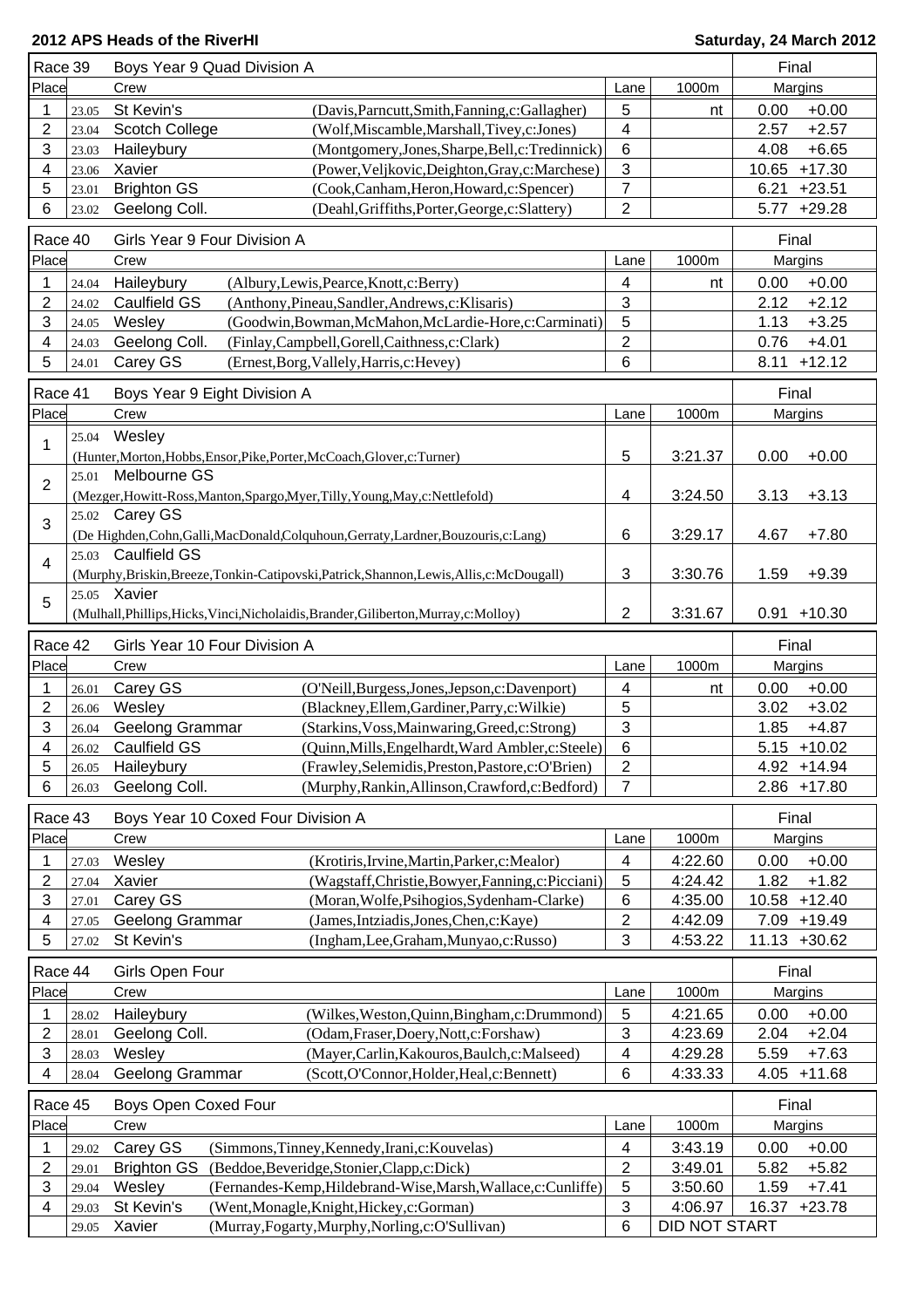| Race 46        |       | Boys Year 10 Eight Division C                                                                        |                           |         |      | <b>B</b> Final |
|----------------|-------|------------------------------------------------------------------------------------------------------|---------------------------|---------|------|----------------|
| Place          |       | Crew                                                                                                 | Lane                      | 2000m   |      | Margins        |
|                | 30.07 | Geelong Grammar                                                                                      |                           |         |      |                |
| 1              |       | (Gunn, Urban, Palmer, Gibney, Forsyth, Tanner, Calver, Morrison, c: King)                            | 6                         | 7:31.22 | 0.00 | $+0.00$        |
| $\overline{2}$ | 30.02 | Melbourne GS                                                                                         |                           |         |      |                |
|                |       | (Koop,El-Sheikj,Little,Adams,Chesney,Wilson,Desem,Cargill,c:Monty)                                   | 3                         | 7:35.75 | 4.53 | $+4.53$        |
| 3              |       | 30.13 Xavier                                                                                         |                           |         |      |                |
|                |       | (Henry, Silk, Nash, Wagstaff, Berry, Gorman, Kerr, Lewis, c: Stirling)                               | $\overline{\mathbf{4}}$   | 7:38.45 | 2.70 | $+7.23$        |
| 4              |       | 30.05 Geelong Grammar                                                                                |                           |         |      |                |
|                |       | (Irvine, Ranacher, Hermsen, Eisner, Eisner, Chan, Anderson, Lawrence, c: Boyle)                      | 5                         | 7:41.71 |      | $3.26 + 10.49$ |
| 5              |       | 30.04 Caulfield GS                                                                                   |                           |         |      |                |
|                |       | (Cock, Hudson, Hogan, Tuck, Jiang, Silvestro, Haque, Hardie, c: Samuel)                              | 2                         | 7:57.93 |      | 16.22 +26.71   |
| 6              | 30.11 | Scotch/Caulfield GS                                                                                  |                           |         |      |                |
|                |       | (Wang*,Hood,Suh,Tan*,Gammon,Wang*,La Rosa,Morwood,c:Callander)                                       | 7                         |         |      |                |
|                |       |                                                                                                      |                           |         |      | *substitute    |
| Race 47        |       | Boys Year 10 Eight Division C                                                                        |                           |         |      | A Final        |
| Place          |       | Crew                                                                                                 | Lane                      | 2000m   |      | Margins        |
|                | 30.08 | <b>Scotch College</b>                                                                                |                           |         |      |                |
| 1              |       | (Murchie, Maxwell, Scott*, Zhao*, Hatty, Karklins, Wenn, Eady-Jennings, c: Richards)                 | 5                         | 7:27.80 | 0.00 | $+0.00$        |
|                |       | 30.03 Carey GS                                                                                       |                           |         |      |                |
| $\overline{2}$ |       | (Roberts, Phillips, Carfi, Fennessy, Fabris, Quinn, Tait, Kourambas, c: Burke)                       | 3                         | 7:31.03 | 3.23 | $+3.23$        |
|                | 30.09 | <b>Scotch College</b>                                                                                |                           |         |      |                |
| 3              |       | (Zhao, Kent, Flemming, Lloyd, Bolles, Richards, Bardwell*, Molnar, c: Davis)                         | 6                         | 7:33.20 | 2.17 | $+5.40$        |
|                | 30.01 | Melbourne GS                                                                                         |                           |         |      |                |
| 4              |       | (Nott,Stephens,Baring,Drew,Michaelis,Weeden,Billings,Robinson,c:Youren)                              | 2                         | 7:45.96 |      | 12.76 +18.16   |
|                |       | 30.10 Scotch College                                                                                 |                           |         |      |                |
| 5              |       | (Bath*,Binsted*,Devereux,Mitchell,Rome,Murphy,Lee,Barnard,c:Rozman)                                  | 4                         | 7:50.77 |      | 4.81 +22.97    |
|                |       | 30.12 Wesley                                                                                         |                           |         |      |                |
| 6              |       | (Pollaers, Ashton, Sofianopoulos, Clinch, Wang, Athans, Evans, Leonard, c: Hannah)                   | 7                         | 7:59.08 |      | 8.31 +31.28    |
|                |       |                                                                                                      |                           |         |      | *substitute    |
|                |       |                                                                                                      |                           |         |      |                |
| Race 48        |       | Boys Year 10 Eight Division B                                                                        |                           |         |      | <b>B</b> Final |
| Place          |       | Crew                                                                                                 | Lane                      | 2000m   |      | Margins        |
| 1              | 31.04 | <b>Caulfield GS</b>                                                                                  |                           |         |      |                |
|                |       | (Cross, Mitchell, Fisher, Paxinos, Dalton, Ferguson, Richardson, Phillips, c: Moon)                  | $\overline{4}$            | 7:28.65 |      | $0.00 + 0.00$  |
| $\overline{c}$ | 31.08 | St Kevin's                                                                                           |                           |         |      |                |
|                |       | (Doble, Matthews, Gard, Montgomerie, Verescuk, Suhr, Santoro, Di Natale, c: Blake)                   | 5                         | 7:36.51 | 7.86 | $+7.86$        |
| 3              |       | 31.06 Geelong Grammar                                                                                |                           |         |      |                |
|                |       | (Carlton, Harkness, Halstead, Cameron, Purcell, Kimpton, Scott, Tanti, c: Anderson)                  | $6\phantom{1}6$           | 7:37.07 | 0.56 | $+8.42$        |
| 4              |       | 31.05 Geelong Coll.<br>(Divola,Laidlaw,Wishart,Watson,Robilliard,Acosta-Ruiz,Ragg,Simson,c:McMaster) | $\sqrt{3}$                | 7:37.59 | 0.52 | $+8.94$        |
|                |       |                                                                                                      |                           |         |      |                |
| Race 49        |       | Boys Year 10 Eight Division B                                                                        |                           |         |      | A Final        |
| Place          |       | Crew                                                                                                 | Lane                      | 2000m   |      | Margins        |
|                | 31.01 | Melbourne GS                                                                                         |                           |         |      |                |
| 1              |       | (Quirk, Kelly, Sanderson, Beckingsale, Renzella, Titeu, Clark, Hooper, c: Otto)                      | 4                         | 6:47.81 | 0.00 | $+0.00$        |
| $\overline{2}$ | 31.07 | <b>Scotch College</b>                                                                                |                           |         |      |                |
|                |       | (Brooks,Chalmers,Cooper,Simpson*,Louis,Stewart,Allen,Waddell,c:Ferguson)                             | 5                         | 6:51.11 | 3.30 | $+3.30$        |
| 3              | 31.03 | Carey GS                                                                                             |                           |         |      |                |
|                |       | (Krywyn, Kyriakou, Waldron*, Cousins, Herten, Glow, Farrugia, Goodrope, c: Daly)                     | $\,6$                     | 7:01.41 |      | 10.30 +13.60   |
| 4              | 31.02 | <b>Brighton GS</b>                                                                                   |                           |         |      |                |
|                |       | (Currie, Maloney, Burley, Hill, Clarke, Jones, Parker, Southgate, c: Gilmour)                        | 7                         | 7:14.19 |      | 12.78 +26.38   |
| 5              |       | 31.09 Wesley                                                                                         |                           |         |      |                |
|                |       | (Ehrman, Waters, Gutteridge, Ellis, James, Peters, Kramer, Blake, c: France)                         | $\sqrt{2}$                | 7:14.59 |      | $0.40 +26.78$  |
| 6              |       | 31.10 Xavier                                                                                         |                           |         |      |                |
|                |       | (Stevenson, Emonson, Armstrong, Long, Amad, Wright, Lynch, Harry, c: Nicholson)                      | $\ensuremath{\mathsf{3}}$ | 7:18.72 |      | $4.13 + 30.91$ |
|                |       |                                                                                                      |                           |         |      | *substitute    |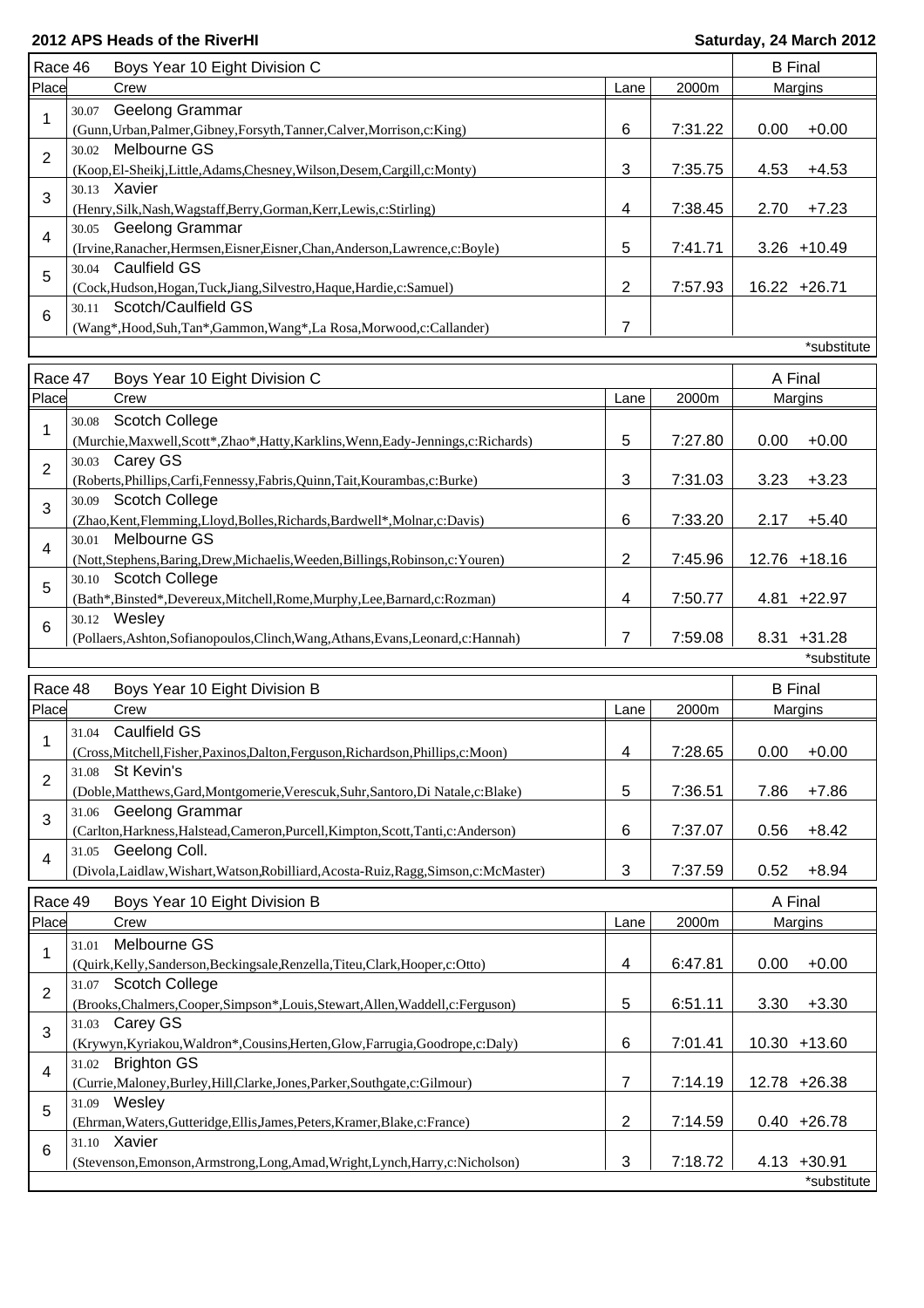| Race 50        | Boys Year 10 Eight Division A                                                                          |      |           |       | <b>B</b> Final |
|----------------|--------------------------------------------------------------------------------------------------------|------|-----------|-------|----------------|
| Place          | Crew                                                                                                   | Lane | 2000m     |       | Margins        |
| 32.05<br>1     | Geelong Coll.                                                                                          |      |           |       |                |
|                | (Russell, Wylie, Horn, Breer, Malishev, McGowan, Welleman, Torode, c: Beaumont-Kelly)                  | 5    | 7:04.87   | 0.00  | $+0.00$        |
| $\overline{2}$ | 32.04 Caulfield GS                                                                                     |      |           |       |                |
|                | (Tobias, Guillaume, James, Sadler, Smith, Smith, Sellens, Filshie, c: Siegel)                          | 3    | 7:06.71   | 1.84  | $+1.84$        |
| 3              | 32.02 Brighton GS                                                                                      |      |           |       |                |
|                | (Simon, Riddell, Armstrong, Nearchou, Surace, Douglas, Tait, Wheeler, c: Eden)                         | 4    | 7:08.27   | 1.56  | $+3.40$        |
| 4              | 32.06 Geelong Grammar                                                                                  | 6    | 7:09.18   | 0.91  | $+4.31$        |
|                | (Gubbins, Reiser, Liddle, Carter, Ashworth, Langley, Griffiths, Parsons, c: Kinross)                   |      |           |       |                |
| Race 51        | Boys Year 10 Eight Division A                                                                          |      |           |       | A Final        |
| Place          | Crew                                                                                                   | Lane | 2000m     |       | Margins        |
| 1              | 32.07 Scotch College                                                                                   |      |           |       |                |
|                | (Gough, Millar, Millar, Cunningham, Dickinson, Croxford, Rennie, Clark, c: Callander)                  | 5    | <b>NT</b> | 0.00  | $+0.00$        |
| $\overline{2}$ | 32.03 Carey GS                                                                                         |      |           |       |                |
|                | (McDermott,Jonas,Coull,Hoban,McKay,Slifirski,Creelman,Phillips,c:Portelli)                             | 4    |           | 4.96  | $+4.96$        |
| 32.01<br>3     | Melbourne GS                                                                                           |      |           |       |                |
|                | (Jessup, Risbey, Poulter, Coen, Schoeffel, Vickers-Willis, Coombs, Koren, c: Skala)                    | 3    |           |       | $6.67 + 11.63$ |
| 4              | 32.09 Wesley<br>(Delis, Reynolds, Johnston, Bagnara, Johnson, Smith, Robinson, Eyles, c: Orr)          | 6    |           |       | 7.42 +19.05    |
|                | 32.08 St Kevin's                                                                                       |      |           |       |                |
| 5              | (Henderson, Stefanac, Gook, Robinson, Rausch, Fleming, McGrath, Sanders, c: Appleby)                   | 7    |           |       | $3.41 +22.46$  |
|                | 32.10 Xavier                                                                                           |      |           |       |                |
| 6              | (Ferrari, Liszukiewicz, Giuliani, Grando, Smith, RIchards, McNamara, Elliott, c: Bennett)              | 2    |           |       | $4.50 +26.96$  |
|                |                                                                                                        |      |           |       |                |
| Race 52        | Boys Fourth Eight                                                                                      |      |           | Final |                |
| Place          | Crew                                                                                                   | Lane | 2000m     |       | Margins        |
| 33.04<br>1     | <b>Scotch College</b>                                                                                  |      |           |       |                |
| 33.02          | (France, Sladden, McNab, Dunlop, Scrinis, Beischer, Duffy, Georges, c: Gill)<br><b>Geelong Grammar</b> | 3    | 7:03.01   | 0.00  | $+0.00$        |
| $\overline{2}$ | (Haines, Lun, Wiranatha, Yencken, Mahood, Burbury, Birk, Stoeckl, c: Holmes)                           | 5    | 7:06.70   | 3.69  | $+3.69$        |
|                | 33.03 Scotch College                                                                                   |      |           |       |                |
| 3              | (Malon, Rule*, Boyd, Legge, Dunphy*, Mulcahy*, Pedersen*, Buller, c: Schwarcz)                         | 4    | 7:23.40   |       | 16.70 +20.39   |
|                | 33.01 Geelong Coll.                                                                                    |      |           |       |                |
| 4              | (Phewpun, Stewart, Baensch, Snarskis, Harmon, Deahl, Edwards, Sloan, c: Brand)                         | 6    | 7:37.20   |       | 13.80 +34.19   |
|                |                                                                                                        |      |           |       | *substitute    |
| Race 53        | Girls Third Eight                                                                                      |      |           | Final |                |
| Place          | Crew                                                                                                   | Lane | 2000m     |       | Margins        |
| 34.02          | Geelong Grammar                                                                                        |      |           |       |                |
| 1              | (Wetherall, Darling, Ritchie, Wetherall, McPherson, Rule, Perrignon, Hart, c: Beauchamp)               | 5    | 7:47.85   | 0.00  | $+0.00$        |
| 34.03          | Geelong Grammar                                                                                        |      |           |       |                |
| $\overline{2}$ | (Teh,Dow*,Maslin,McCaffrey,Crozier*,St Baker,A'Beckett,Commins,c:Cashmore)                             | 6    | 7:58.22   |       | 10.37 +10.37   |
| 34.01          | <b>Caulfield GS</b>                                                                                    |      |           |       |                |
| 3              | (Lowe, Muto, Hastie, de Bondt, Hudson, Brewer, Lord, Thompson, c: Annois)                              | 4    | 8:27.52   |       | 29.30 +39.67   |
|                |                                                                                                        |      |           |       | *substitute    |
| Race 54        | <b>Boys Third Eight</b>                                                                                |      |           |       | <b>B</b> Final |
| Place          | Crew                                                                                                   | Lane | 2000m     |       | Margins        |
| 35.03          | Geelong Coll.                                                                                          |      |           |       |                |
| 1              | (Wynhoven, Livermore, Guala, De Young, Craven, Threadgold, Spinazzola, Callan, c: Morgan)              | 4    | <b>NT</b> | 0.00  | $+0.00$        |
| 35.05          | Haileybury                                                                                             |      |           |       |                |
| $\overline{2}$ | (Matera, Paspaliaris, Mason, Longo, Bignell, Reid, Shepherd, Marsterson, c: MacDonald)                 | 5    |           |       | 72.33 +72.33   |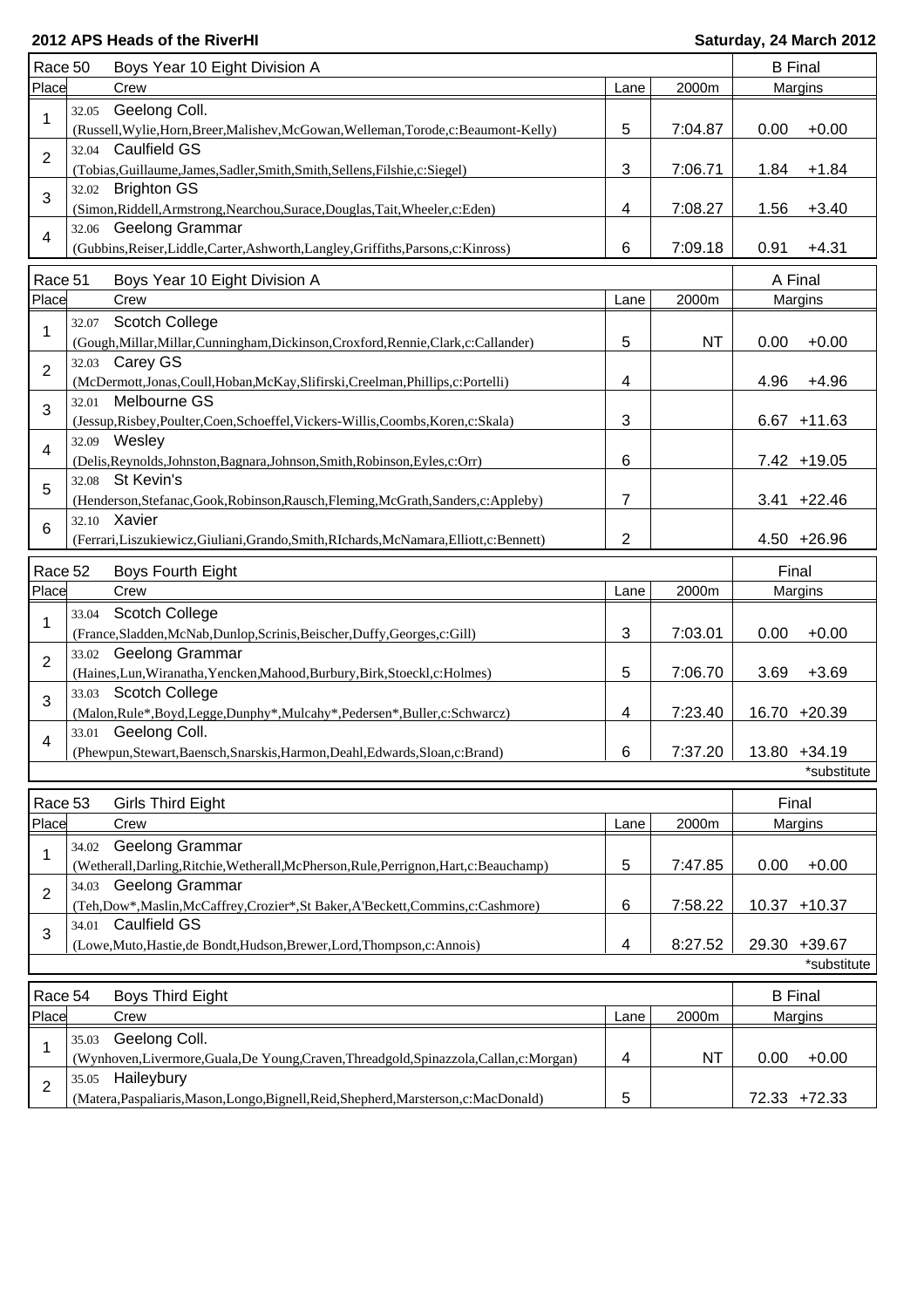| Race 55        |       | Boys Third Eight                                                                                             |                |         | A Final                     |
|----------------|-------|--------------------------------------------------------------------------------------------------------------|----------------|---------|-----------------------------|
| Place          |       | Crew                                                                                                         | Lane           | 2000m   | Margins                     |
| 1              | 35.01 | Melbourne GS<br>(Gubbins, Slade, Dix, Burnside, Bongiorno, Marshall, Hannemann, O'Donnell, c: Holdenson)     | 5              | 6:57.67 | 0.00<br>$+0.00$             |
| $\overline{2}$ |       | 35.06 Scotch College<br>(Bernardo, Cook, Herbert, Brinkler, Lloyd Jones, Wilson, Dennis, Silagy, c: De Boer) | 4              | 7:01.05 | 3.38<br>$+3.38$             |
| 3              | 35.07 | St Kevin's                                                                                                   |                |         |                             |
|                |       | (Utri, Rowell, Canty, Arundell, Johnston, Brussen, Brusco, Currie, c: Doggett)                               | 3              | 7:09.15 | $8.10 + 11.48$              |
| 4              |       | 35.04 Geelong Grammar<br>(Greed,Chernov,Carroll,Diesendorf-Young,Chirnside,Purcell,Hughes,Mitchell,c:Rofe)   | 6              | 7:09.91 | $0.76 + 12.24$              |
| 5              |       | 35.08 Xavier<br>(Dunn, Case, Moodie, O'Bryan, Smart, Canty, Delany-Small*, Nuzzo, c: King)                   | 7              | 7:25.44 | 15.53 +27.77                |
| 6              |       | 35.02 Caulfield GS                                                                                           |                |         |                             |
|                |       | (Sachdev, Mudra, Goodall, Harris, Zhang, Stolzenburg, Newcomen, Ng, c: Ooi)                                  | 2              | 7:40.27 | 14.83 +42.60<br>*substitute |
| Race 56        |       | <b>Boys Second Eight</b>                                                                                     |                |         | <b>B</b> Final              |
| Place          |       | Crew                                                                                                         | Lane           | 2000m   | Margins                     |
|                | 37.08 | Scotch College                                                                                               |                |         |                             |
| 1              |       | (Boykett,Brack,Nothnagel,Caldwell,Richards,Adams,Heber,Webster,c:Dewan)                                      | 5              | 6:52.55 | $+0.00$<br>0.00             |
| 2              |       | 37.05 Geelong Coll.                                                                                          |                |         |                             |
|                |       | (Malcher, Nicholson, May, Sullivan, Stewart, Orford, McKenzie, Castles, c: Robinson)                         | 2              | 7:03.45 | 10.90 +10.90                |
| 3              |       | 37.04 Caulfield GS<br>(Schneider,Lennard,McCurdy,Bolton,Woodman,Morgan,Anderson,Purcell,c:DeWhirst)          | 4              | 7:08.33 | 4.88 +15.78                 |
| 4              |       | 37.11 Xavier<br>(Baynes, MacIsaac, Izydorczyk, Ferretto, McCann, Resic, Steedman, Vaughan, c: Bennett)       | 6              | 7:10.00 | $1.67 + 17.45$              |
| 5              | 37.07 | Haileybury                                                                                                   |                |         |                             |
|                |       | (Pullin, Houghton, Smit, Roper, Smallman, Houghton, McWilliam, Diggerson, c: McDonald)                       | 3              | 7:15.78 | $5.78 + 23.23$              |
| Race 57        |       | Girls Second Eight                                                                                           |                |         | Final                       |
| Place          |       | Crew                                                                                                         | Lane           | 2000m   | <b>Margins</b>              |
|                | 36.02 | <b>Caulfield GS</b>                                                                                          |                |         |                             |
| 1              |       | (Ryan,Caithness,Schneider,Houghton,Chiosso,Rayment,Conron,Stephens,c:Browne)                                 | 4              | 7:45.47 | $+0.00$<br>0.00             |
| $\overline{2}$ |       | 36.04 Geelong Grammar<br>(Le Deux, Kaye, Duff, Stone, McGeoch, Rothfield, Hill, Fleetwood, c: Wallace-Smith) | 5              | 7:51.76 | 6.29<br>$+6.29$             |
|                |       | 36.03 Geelong Coll.                                                                                          |                |         |                             |
| 3              |       | (Wilson, Skuza, Portogallo, Gekas, Philpott, Riley, Macdonald, White, c: Blackman)                           | 3              | 7:57.17 | $5.41 + 11.70$              |
| $\overline{4}$ |       | 36.01 Carey GS                                                                                               |                |         |                             |
|                |       | (Graham, Antonucci, Cini, Robson, Foster, Thomas, Stanboultgis, Lloyd, c: Daynes)                            | 6              | 8:28.84 | 31.67 +43.37                |
| Race 58        |       | Boys Second Eight                                                                                            |                |         | A Final                     |
| Place          |       | Crew                                                                                                         | Lane           | 2000m   | Margins                     |
| 1              | 37.01 | Melbourne GS<br>(Hooper, Nicol, Manton, Hurley, Burke, Fuller, Hendy, Garner Davis, c: Copov)                | 4              | 6:40.36 | 0.00<br>$+0.00$             |
| $\overline{2}$ | 37.06 | Geelong Grammar                                                                                              |                |         |                             |
|                |       | (Dye, Davis, Tribe, Coburn, Kellett, Heath, George, Goetz, c: Malouf)<br>37.09 St Kevin's                    | 5              | 6:43.89 | 3.53<br>$+3.53$             |
| 3              |       | (Lincoln,Zupan,O'Keefe,Wilson,Portelli,Holland,Aharfi,Naughton,c:Gallagher)                                  | 6              | 6:48.94 | 5.05<br>$+8.58$             |
| 4              |       | 37.10 Wesley<br>(Pollaers,Taylor,Kimberley,McArthur,Erskine,Thornton,Mackie,Richardson,c:Rayner)             | $\overline{c}$ | 6:57.79 | $8.85 + 17.43$              |
| 5              |       | 37.03 Carey GS                                                                                               |                |         |                             |
|                |       | (Balshaw,Dawkins,Arundel,Fotheringham,Fitton,Fisher,Stubbings,Cohen,c:Shiff)                                 | 3              | 7:00.15 | 2.36 +19.79                 |
| 6              | 37.02 | <b>Brighton GS</b>                                                                                           |                |         |                             |
|                |       | (Whillas, Ward, Keen, Collie, Boxtel, Marks, Campbell, Selleck, c: Vella)                                    | 7              | 7:11.04 | 10.89 +30.68                |